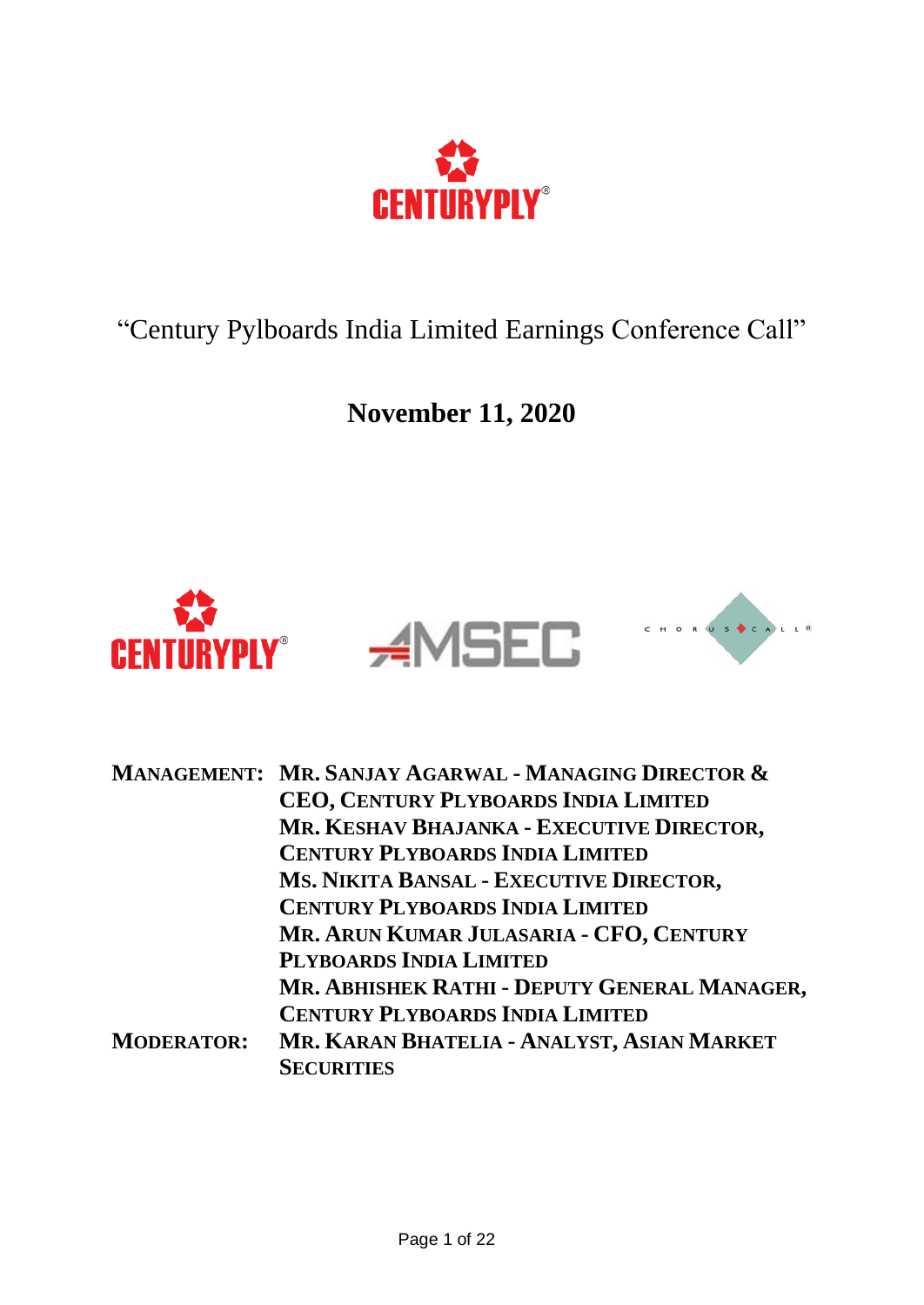

| <b>Moderator:</b> | Ladies and gentlemen, good day and welcome to Century Plyboards India Limited Earnings            |
|-------------------|---------------------------------------------------------------------------------------------------|
|                   | Conference Call hosted by Asian Market Securities Limited. As a remainder, all participant lines  |
|                   | will be in the listen-only mode. There will be an opportunity for you to ask questions after the  |
|                   | presentation concludes. Should you need assistance during this conference call, please signal the |
|                   | operator by pressing '*' and then '0' on your touchtone phone. Please note that this conference   |
|                   | is being recorded. I now hand the conference over to Mr. Karan Bhatelia from Asian Market         |
|                   | Securities. Thank you and over to you, sir.                                                       |
|                   |                                                                                                   |

- **Karan Bhatelia:** A very warm afternoon ladies and gentlemen. We welcome you all to the Century Plywoods India Limited Q2 FY21 earnings concall hosted by Asian Market Securities. From the management side, we have Mr. Sanjay Agarwal - Managing Director & CEO, Mr. Keshav Bhajanka - Executive Director, Ms. Nikita Bansal - Executive Director and Mr. Arun Kumar Julasaria - CFO and Mr. Abhishek Rathi - Deputy General Manager. I would request Mr. Sanjay Agarwal to take us through an overview of quarterly numbers and then we can open the floor for the question and answer session. Over to you, sir.
- **Sanjay Agarwal:** Good afternoon friends. I, Sanjay Agarwal, MD & CEO of the Company, along with Mr Keshav Bhajanka, Executive Director, Ms Nikita Bansal, Executive Director and, Mr. Arun Julasaria, CFO of the Company have joined together in welcoming you to the second quarter FY21 results call of Century Plyboards (India) Limited.

Our earlier estimates were to achieve back normal or near to normal performance in the last quarter of FY21, but the force and robustness of Indian economy has really pushed the performance of most industries to near normal in the month of September itself. I am happy to present to you that CenturyPly in current quarter has achieved 88% of last year Q2. I also want to highlight that September 19 and September 20 were almost equal in topline. Alone plywood sale in the month of September 20 was higher was 6% than that in September 19. What I mean is that the plywood sales is doing better and this trend has done even better in October. I feel proud in informing that October month has been one of the best months in the history of Century Ply.

In Q2, year-on-year growth in MDF is over 20%. Our vision to take the MDF route for growth is proving right. For the first time, I am happy to report de-growth on positive note as plywood has degrown lesser compared to other products in panel segment. You all know that we are already working hard to expand our MDF capacity and once all the variables are finalized, we will be announcing the same. Mr. Keshav Bhajanka has undertaken himself to put up the plant at his earliest. Year-on-year, our operating margins are better in Q2 and PAT is almost flat, even after achieving only 88% of the topline in the quarter.

CenturyPly has always believed in bringing new technology for its customer and this time our production team along with our R&D team under the guidance of our Director, Mr. Ajay Baldawa and other renowned scientist have brought ViroKill technology. This treatment is best on nano technology and it is absolutely safe for human and environment. Aggressive decisions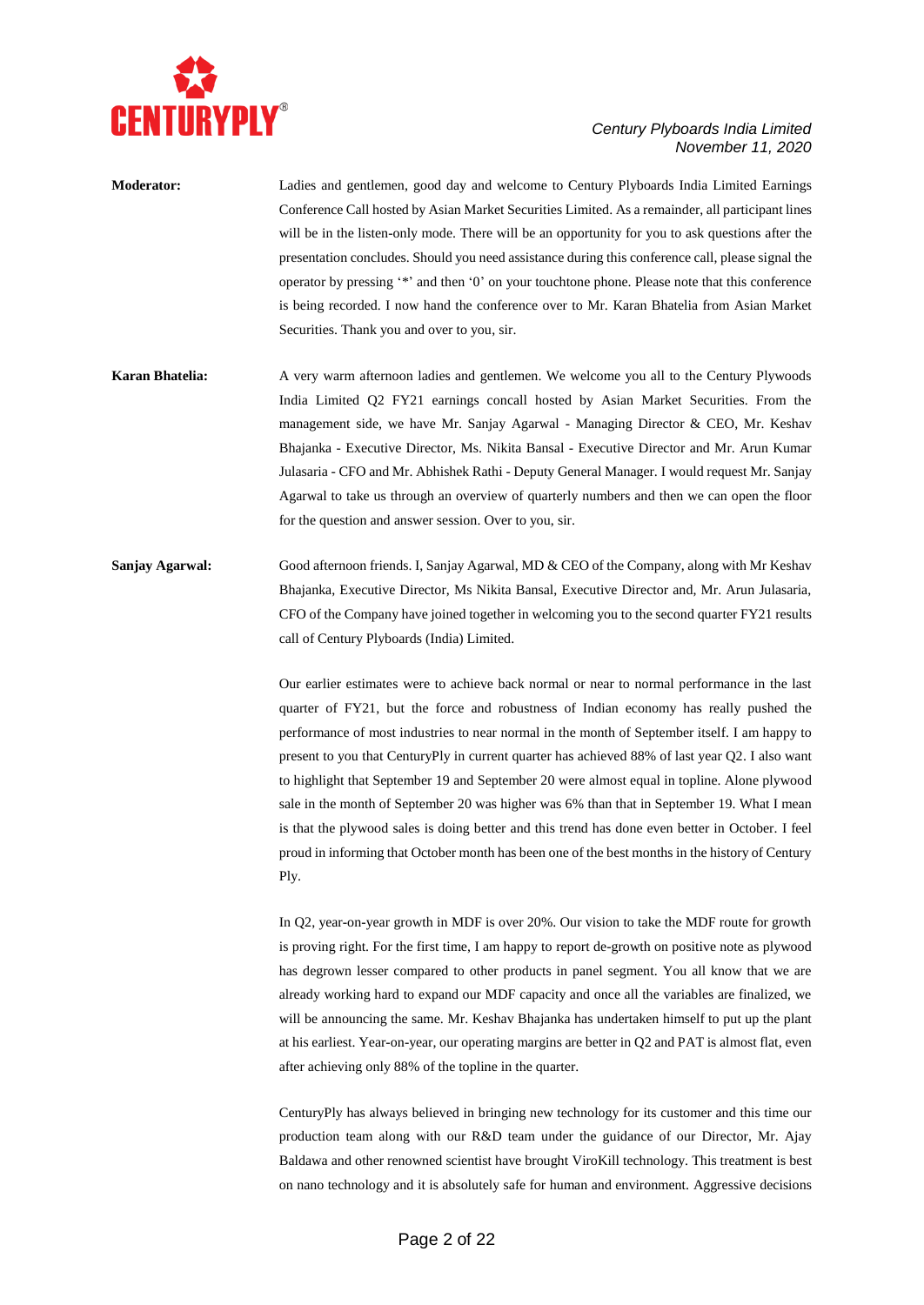

in R&D and more aggressive decisions in popularizing it through media have resulted in better consumer preference of our product. We will constantly introduce other technologies and features in coming year to keep the consumer benefiting and the market budging.

Our total debt was 189 crores in March 20 which increased to 243.5 crores in June 20. I am pleased to report that the same debt as on 30th of September has come down only to 85 crores including both long-term and short-term debt. All our ratios which were distorted due to COVID situation are now at its best, even better than pre-COVID level. We have seen that Indian economy bounces back strongly after every such depression. We again expect our economy to perform very strongly for next 2 to 3 years at least. Even the real estate sector is showing signs of recovery. We believe the whole history is about sustenance. If one can sustain and keep kicking in the long bad time, they will certainly do better when the good times come. I am also proud that CenturyPly holds the highest possible standards of corporate governance which gives us the internal sustenance power to fight any war and win it. With this remark, I hand over to CFO, Mr. Arun Julasaria to take you through the key financial figures post which we are open for your queries. Thank you.

## **Arun Julasaria:** Thank you, sir. Good afternoon ladies and gentlemen. First of all, I will like to mention customer disclaimer that this concall is just to discuss company's historical numbers and future outlook. In no way, this should be construed as invitation to invest in the company. Results for the quarter along with detailed analysis is already mailed to you and also posted on the stock exchange and company websites. Assuming that you have gone through that, I will not take much of your time and take you through only basic numbers and macros.

Results for Q1 were adversely impacted due to COVID-19 pandemic and consequent nationwide lockdowns; however, as informed in Q1 call, we look Q2 with optimism. The recovery in Q2 was better, faster and swifter than what we expected. Blended revenue for Q2 is almost 88% of revenue corresponding Q2 in last year with improved levels of EBITDA and profitability. All business segments have done well and MDF segment has done exceptionally well.

Total revenue for the quarter was Rs. 519.8 crores against 589.3 crores last year. Overall EBITDA without considering exceptional items was 16.8% against 16.4% corresponding last quarter and 15.6% for the whole of FY20. Profit after tax for Q2 is Rs. 51.4 crores against 52.1 crores in Q2 last year, so almost flattish**.** On balance sheet side, all working capital parameters are now normal and working capital cycle is again pegged at normal level of 2.3 months. As informed by MD sir, we have considerably reduced our debt level. I would like to add to that now our average cost of borrowing is near about 2% per annum.

With these words, I open this conference call for questions and answers. Please go ahead.

**Moderator:** Thank you very much sir. Ladies and gentlemen, we will now begin the question and answer session. We have the first question from the line of Prashant Kutty from Sundaram Mutual Fund. Please go ahead.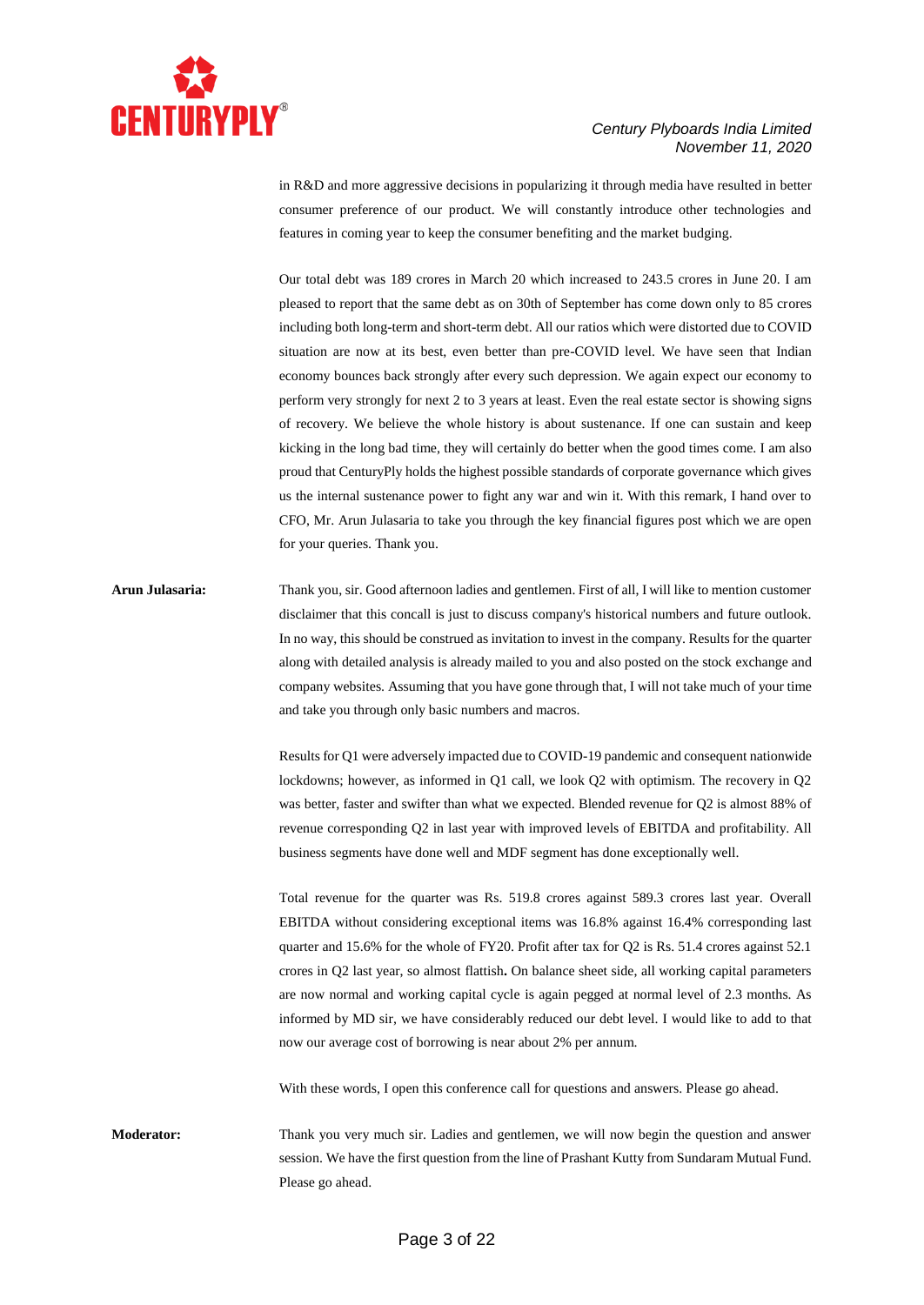

- **Prashant Kutty:** Firstly, in terms of plywood, heartening to hear these comments from you, just wanted to understand is the real estate is also kind of picking up as well, would we look to increase our outlook for plywood business in the second half of the year and also you spoke about sustainability, can you tell us how long can this actually sustain because you are on one side also seeing good growth in MDF as well, so just your thoughts on this part?
- **Sanjay Agarwal:** I think there are two reasons basically for the plywood performance, one is that pent-up demand which I think is proving true for most of the industries. The second one which is much more important and which one is actually long lasting probably for us, ViroKill technology and its media popularization. So because of this, CenturyPly brand has really got a boost and we are finding that brand for CenturyPly is now much more than most other brands. You can compare the numbers with others yourself**.** Going ahead, I believe that this technology and our media plan will bring CenturyPly and keep CenturyPly at the top of people's mind and safety is important to everybody. So I believe that going ahead the numbers should be good, but yes, let the time pass and let the actual performance prove it for us. You asked something for MDF also?
- **Prashant Kutty:** Yes, I asked MDF, before that on the plywood part, sir you said that ViroKill obviously that has come up, I believe it is a premium product itself, so are there any targets over here in terms of any 1 or 2 years, what kind of scale you want to achieve in this particular segment?
- **Sanjay Agarwal:** Very friendly, I am little cautious at this juncture. Yes, we have very big plans and we have very good numbers in our mind, but then I will not like to promise at this juncture, but yes, going ahead we know that yes, the situation is going to change and our numbers are going to do better. That much only I can tell at this moment as far as plywood is concerned.
- **Prashant Kutty:** Just two more questions from my end, firstly is on the Laminate business, what really went wrong and how is that trending up in the month of October, if you could just speak on that part and secondly is on the MDF business, you said that you are almost in process of finalizing the MDF capacity addition, I wanted to ask the current capacity can go out and how long is one part which I wanted to ask, that is one part and secondly, on this, on MDF, UP or is it the existing plant? What is the plan on that?
- **Sanjay Agarwal:** As far as MDF is concerned, MDF is the first thing I think what has happened the government of India is now working very hard and it has actually created some problems to import a furniture in the country, so that is why the readymade furniture market in India from Indian producers is really booming. So the demand of MDF and Particle Board has improved. So similarly we increased prices in Particle Board, I don't think we have informed that or we have informed it, I don't remember, but yes, we have increased prices of Particle Board and we probably will be increasing prices of MDF also, we are watching the market and will be increasing prices of MDF also. The demand has improved because the readymade furniture market is improving and it is now going to improve for long term because the government of India has identified furniture as the segment where they want India to become the powerhouse of the world. So government thinks that India can become a major exporter of readymade furniture. So that is part of the MDF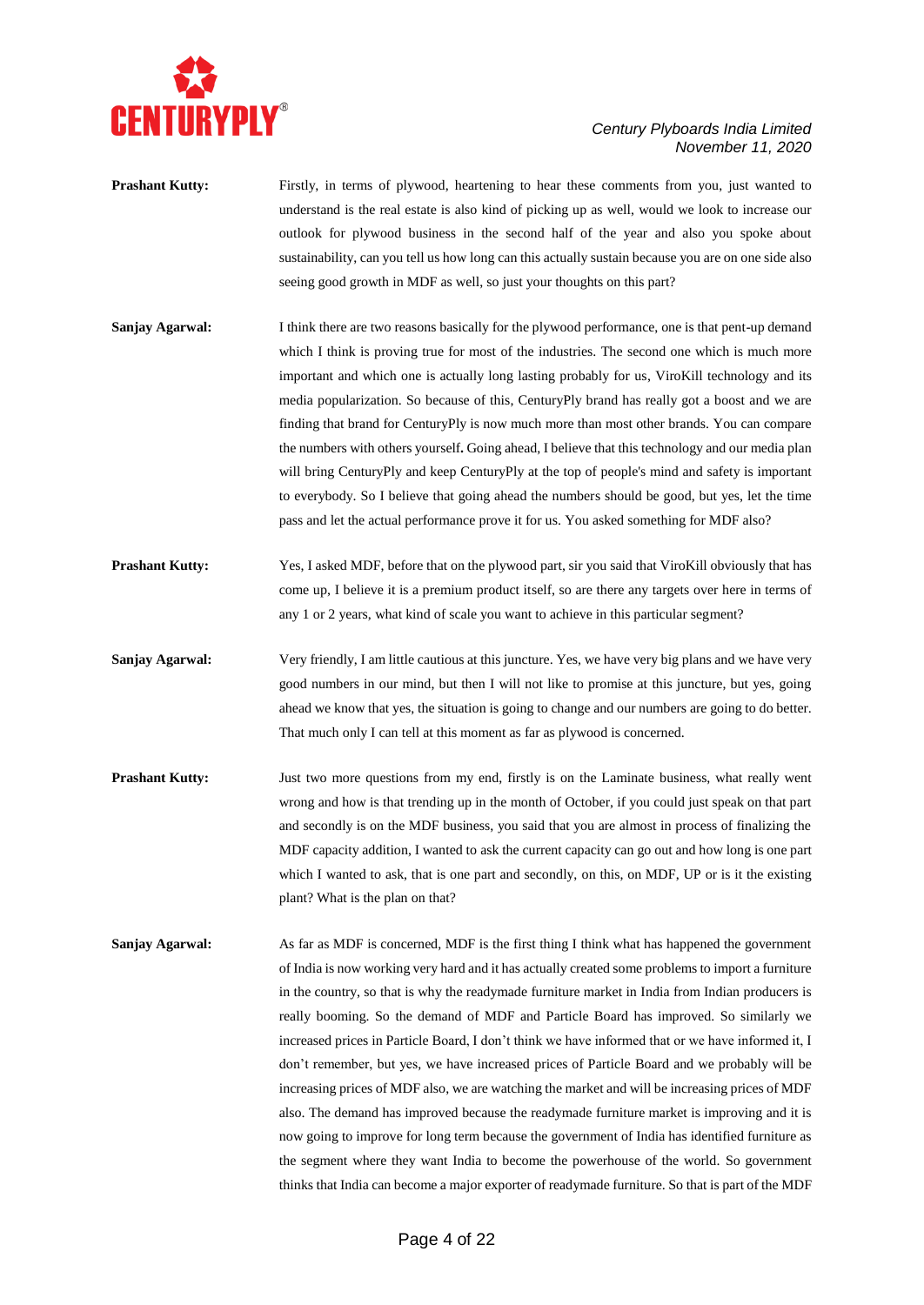

business and its future, but your second question regarding the location of the unit and all, I will request Keshav to take that question actually.

**Keshav Bhajanka:** There are two parts when it comes to the question and when I come to the location of course the realization is very important. Secondly, the transportation cost considering the fact that MDF is very low wage product or very high wage relative to transportation cost product. We are exploring between two locations, Sitapura as you know has its own set of limitation, but we have also identified a location in the South which we are actively pursuing. By December, we should have a clear cut decision as to where we will be proceeding with the plant. With regards to Laminate, Laminate as a product category always follows plywood in terms of demand. There is a lag because first, plywood will be used and then on top of that laminate or any other decorative surface is normally used. So October was good month and our recovery has been strong. I think month after month, we have grown and I think October is very good benchmark to show that going forward this quarter, we should be performing substantially better in Laminate category as well.

**Prashant Kutty:** And just one bit, any change in the CAPEX if the location changes in South?

- **Keshav Bhajanka:** And if we go for a plant in the South, more likely we will go only in the MDF capacity. Here we go for only an MDF capacity without the fungible Particle Board aspect. The CAPEX will reduce. I think we will be looking at a CAPEX of close to 350 crores if we look at the line in the South.
- **Moderator:** Thank you. Next question is from the line of Sneha Talreja from Edelweiss. Please go ahead.
- **Sneha Talreja:** Just couple of question from my end, firstly on your average cost of capital has come down significantly, so would like to know what is your foreign debt at this point of time and what is the average cost of debt for your working capital as well as term loan?
- **Keshav Bhajanka:** Right now, our borrowing is only in two forms, for working capital we have borrowed packing credit, which after taking subvention is around 2% per annum and we have also borrowed ECB which is less than2%, so we have got only 2 fund-based borrowing, both are either 2% or less than 2% per annum.
- **Sneha Talreja:** Sir, the average cost of debt that we have seen or the interest cost that we have seen, you think it is sustainable for the year like this kind of…?
- **Keshav Bhajanka:** Of course, we are not going to borrow anymore at higher rate.
- **Sneha Talreja:** And my second question was regarding your Laminates division, just few more clarity, one thing you said is it comes with a lag, you said definitely you have seen pickup happening from October, so can we get the growth number of October or the de-growth for October month for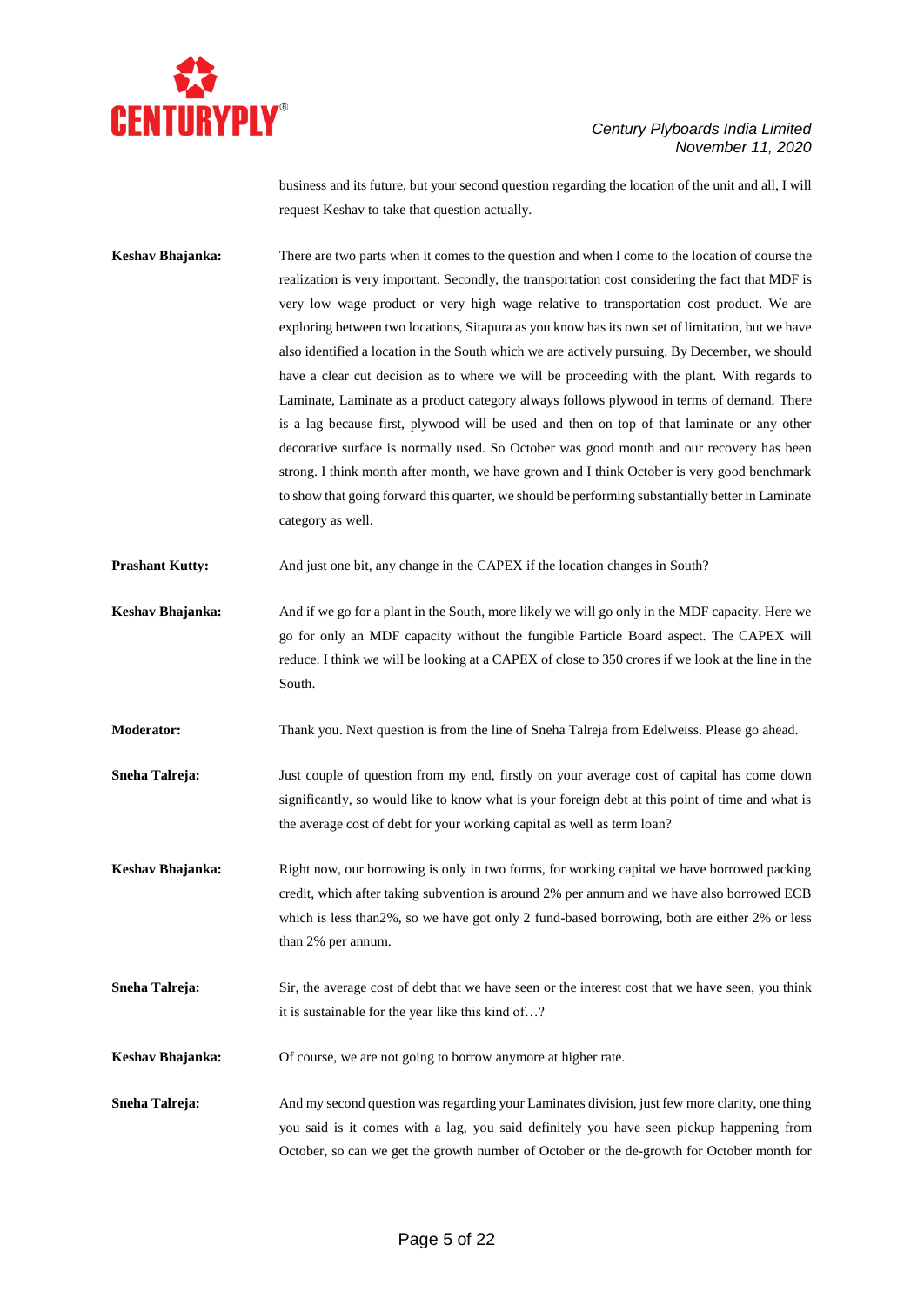

only your Laminate business and what was your Q2 mix of exports as well as domestic for Laminate?

- **Keshav Bhajanka:** In Q2, our export-domestic ratio was pretty much consistent with what we have been doing before and as far as the October figure is concerned, we had close to 10% growth over October last year.
- **Sneha Talreja:** We have already started seeing growth even in your laminate division?
- **Keshav Bhajanka:** Yes, we have.

**Snehah Talreja:** Just for my understand, I won't have the previous figures, so did you see exports to be a growth number in Q2 or was it the domestic which impacted the growth more in the Laminates division?

**Keshav Bhajanka:** The domestic impacted more, the domestic degrowth was higher. The degrowth in export was substantially lower.

**Sneha Talreja:** So both were de-growth, but export's de-growth was lower than that.

**Keshav Bhajanka:** Yes.

**Sneha Talreja:** And sir, this is just last question from my end, just looking at the run rate of what we have been achieving, so last quarter you gave the guidance that you would be kind of looking at 100% of sales across your divisions by around Q4, but given that we have already started seeing growth, let us say, in the month of September as well as October, is there any revised point of view that you would like to give?

**Sanjay Agarwal:** We would love to do it and I think yes, we are reaching there, but people are talking about the second wave or third wave of this corona you never know. But we still think that yes, the fourth quarter absolutely will be there or may be better than last year and we are keeping our finger crossed for the third quarter.

**Moderator:** Thank you. Next question is from the line of Madhav Marda from Fidelity Investments. Please go ahead.

- **Madhav Marda:** My question was on the MDF, the industry as a whole. Just any updated thoughts that you'll have on the demand-supply dynamics for MDF? And especially on the supply side, how do you think the competition on the supply side evolves because it's a fairly nascent industry. But if we become an export powerhouse for readymade furniture, this industry could be multi x to what it is today. So just how do you think this evolves in the years to come?
- **Sanjay Agarwal**: Our Chairman has spoken many times that today, probably in India, we make about 8 million cubic meter. About a million cubic meter is installed capacity in India right now, which we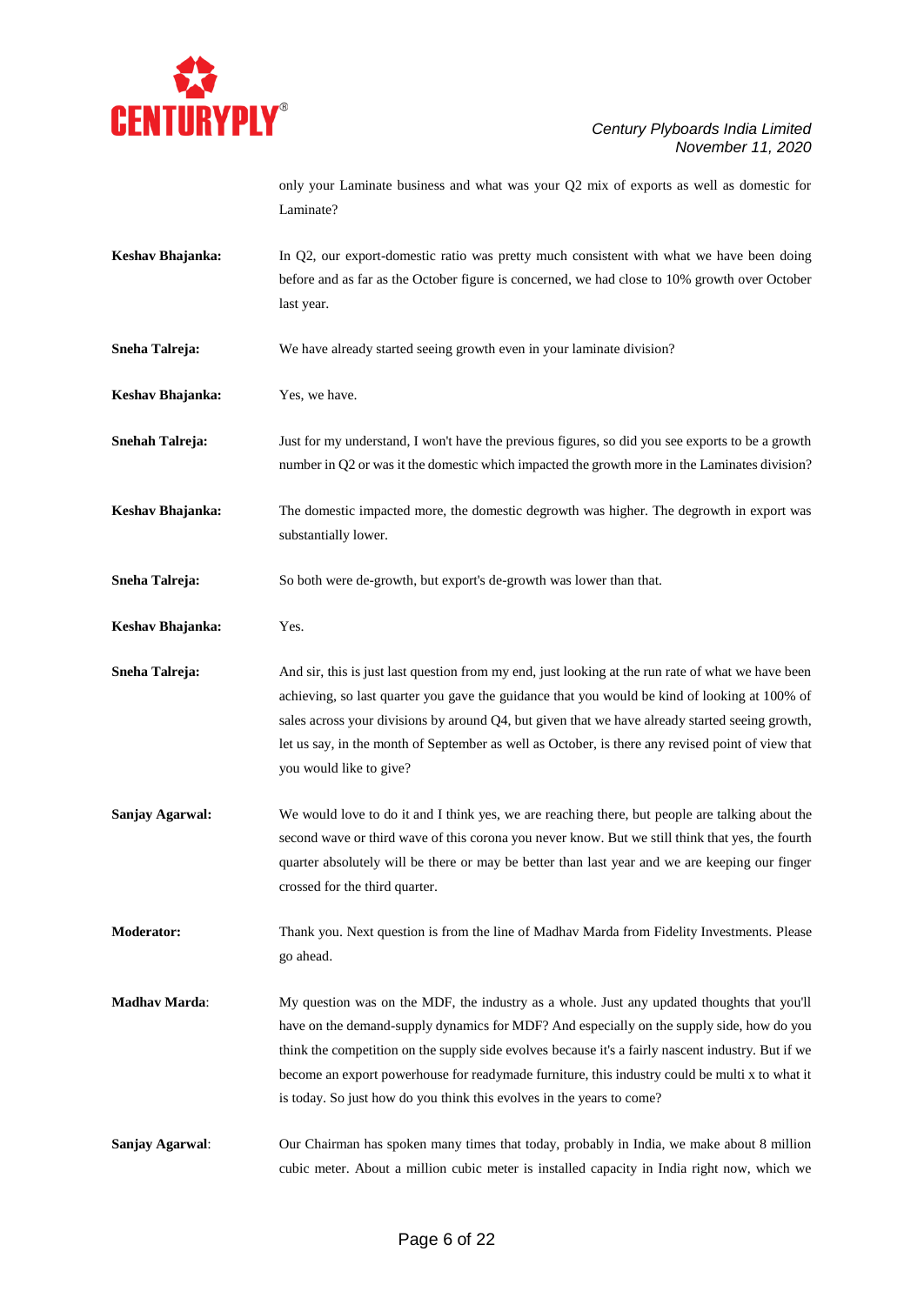

expect in next 5 years to go to maybe about 4 million to 5 million cubic meter. And with the policy of the government focusing on furniture as one of the items which India will export, India will replace China in the world. And we are already seeing the results because the furniture import has been made costly. And so more and more Indian-made furniture is being sold in India. So yes, furniture is the product for future. And our expansion, yes, we are, I think, as I spoke about it, and we will be there.

- **Madhav Marda**: Understood. Now sir, I understand the growth aspect. I was asking that like if any new player wants to come because of the industry goes from 1 million to 5 million, that's 5x in 5 years, one would expect that more players would like to enter or they would like to become a larger company. So how do you think the competition evolved? What's the barrier to entry? That's just something I'm trying to understand for the MDF because it looks very promising.
- **Sanjay Agarwal**: There are many states which do not allow, number one, the entry. Number two, because you see, we are into this industry, we know the industry so well. So for anybody else, there have been people who have tried earlier. And I think, if I'm not wrong, none of them have succeeded till date, actually. So yes, they are welcome to come, and they are welcome to compete. There's no problem. Nobody will stop them. But the question is only, number one, the investment. The investment is so high because the investment and the turnover are typically 1:1 or 1.1:1.2. So that is one issue there. And the second issue is the credit in the market. So you have to understand the market first and how can you extend the credit in the market. So I don't think that many new players or outsiders will come. But yes, there are people in the timber industry, plywood industry, laminate industry, they are getting in and new capacities will come. See, we need to wait and watch. All these things in every industry has happened, and we will see the game happening in front of us.
- **Madhav Marda**: Just one last follow-up. The new people who tried to enter but did not succeed, any reason, like what are the challenges that they faced in trying to scale in the business?
- **Sanjay Agarwal**: There's no point in getting into the history.
- **Madhav Marda**: Yes, sir. But history teaches us a lot.
- **Sanjay Agarwal:** I know. One should know the history. We all know, but I don't think this time is there right now to get into the history. We have to speak to our business right now.
- **Moderator:** Thank you. The next question is from the line of Nehal Shah from ICICI Securities. Please go ahead.
- **Nehal Shah**: Congratulations, sir, for a very good set of numbers. And more importantly, on the balance sheet, I think you've done a remarkable job. Sir, a key question on plywood. Now while our growth has been pretty much very strong, like decline has been much less than what we projected for, and that's largely to do with pent-up demand, you also said ViroKill technology obviously had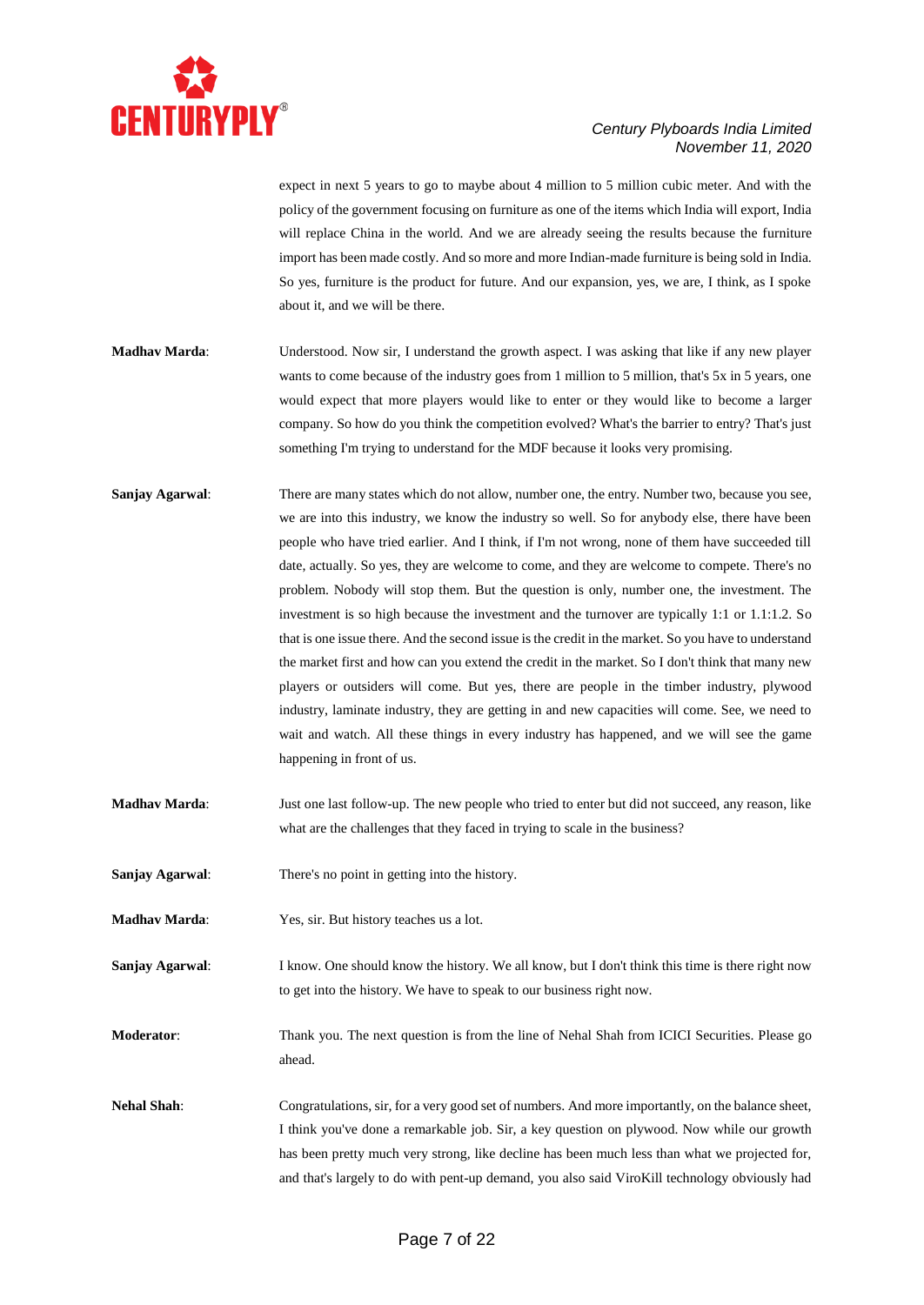

led to a strong boost in sales. But frankly, sir, what kind of benefit ViroKill or even Theory of Constraints or even salesforce automation, all 3 put together, what has been the impact on our plywood efficiencies and plywood volumes? If you can just quantify or give us a color as to what is happening in each of these 3 tests which you have taken, which is absolutely different to what the industry has done over the years?

- **Nikita Bansal**: So I would like to take this question. So with respect to ViroKill, so in the past, plywood is a type of a commodity where bringing in new technology or bringing a new customer benefit is very difficult. So the last time we were actually able to do something was when we came up with the borer- and termite-proof plywood, and that's how Century became Century. But since then, this was the first time we came up with the innovation where customer is right now very scared because of the virus in the air etc. everything. Customer is scared. So we try to solve a customer problem. So because of that, there is definitely a very big impact on our sales. We are even seeing, compared to all competition, big, small, we are doing much, much better. Whether it be Q2, whether it be October, we've done far better than them. And I think that is solely due to ViroKill. And definitely, see, any change within the company takes time. So the salesforce automation that we've done, we actually started this in June. But now, honestly, since the last one month, people have really started moving around and traveling. It's now when we are actually seeing the effects of salesforce automation coming. I think the full effect of this will take probably in 2 more quarters. I think by the year-end, we are expecting the effect to be far more visible. But right now, the effect is small. It's there, but not 100% due to salesforce automation. And what was your third change that you were talking about?
- **Nehal Shah**: The Theory of Constraints.
- **Nikita Bansal**: So Theory of Constraints, honestly, if we did not implement Theory of Constraints, we would have not been able to supply the material we've been able to do with the type of demand we've had in October, September and August. We would have not been able to do because you're very much aware that there was a huge worker problem. Labor was not returning. But because we had stock maintained not only at branch level, we had stocked maintained at factory level, even this month, we will be able to supply the demand that we are facing despite festivals and all the closures in between of various dates because of Theory of Constraints. So Theory of Constraints has helped us maintain our supply throughout the year.
- **Nehal Shah:** And how many branches have we put on this Theory of Constraints so far?
- **Nikita Bansal**: The entire India. So entire India, plywood, laminates is on Theory of Constraints.
- **Moderator:** Thank you. The next question is from the line of Sonaal Kohli from Bowhead.Please go ahead.
- **Sonaal Kohli:** Sir, I have 3 questions for you. You said that your demand both in September and October has improved, and October has been the best month. From where are you getting the growth? Is it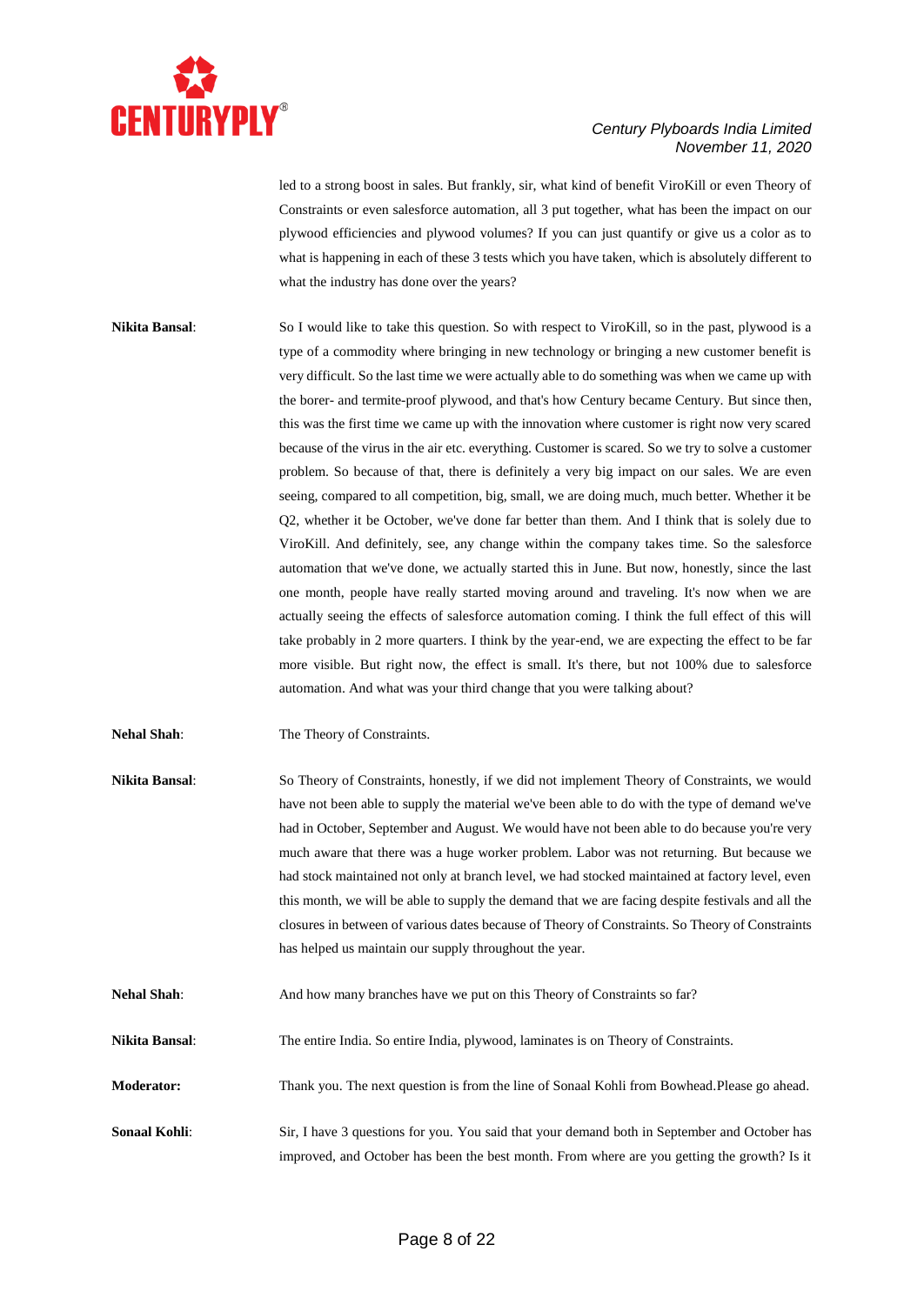

from the top 6, 7, 8 cities? Or is it a higher growth from the smaller cities? Once you answer this, I'll ask you my next 2 questions.

**Nikita Bansal:** So the thing is the growth has come from across India. As we've seen where the cases are coming down, the growth is coming from cities as well, as well as some up countries. So I would not be able to say that it is specifically from the top 6 cities. It is across India. We are seeing sort of a pent-up demand, which was there. And suddenly, everyone is wanting to renovate just before Diwali or before a second boom comes. Before that, they want to renovate and shift. So we are seeing that type of a demand coming. So it's across India.

**Sonaal Kohli:** Secondly, you, in fact, half answered that question. How can you say that this is largely pent-up demand? Or there is something structural which is happening, which gives you confidence not from a next quarter's perspective, but from a next 1-year perspective? Because pent-up demand should be more or less over in this quarter or at best in the March quarter, if it's led by a pent-up demand. So is there anything which you are tracking? Or can one say with confidence what it is? Or it's too early for me to ask you this question? What are the management thoughts about it? Secondly, as far as your MDF plant is concerned, I'm sorry if you have said this already. Where are you planning to put it? From what I recall, you had earlier plans for Uttar Pradesh, and Punjab was a backup plan. But I heard something about putting up capacity in South India. So I just wanted to clarify.

**Nikita Bansal**: So the MDF question, Keshav will take up. Just I'll answer the first part of your question. So currently, the reason why we are saying it's a pent-up demand is because there has definitely been a sudden increase in September, October. But like I said, because we are providing an innovative product of ViroKill as well as we are on air from August, September, October, and we plan to be on air through the year, we are definitely getting more sales than our competition. So we want to be cautious when we say that whether this type of demand will continue on or not because we don't know how this virus will behave. Most countries are getting a second wave. So in case that happens, right now for us to project the rest of the year becomes very difficult. But we are definitely looking at this with a very positive outlook because had it just been due to pent-up demand, we would have done similar numbers. But we are doing more. So definitely, this growth is there to last for us, but we are keeping our fingers crossed.

**Keshav Bhajanka**: So just to add on to that point, you see, the gap between us and competition is increasing monthon-month. So from July, that may have been similar. August for us was better. September for us was further better. And in October, we increased the distance further. So that gives us some confidence that even going forward, we are going to be doing better than most in the industry. Regarding your second question, for MDF, you see, the dynamics in the MDF market, the reason for setting it up in Uttar Pradesh was cheap timber availability and the fact that transportation costs to other parts in the country other than North would have been cheaper. Now the South has a decent raw material price. The price of timber in the South is more or less similar or slightly higher than in the state of Uttar Pradesh, and the transportation dynamic can be further reduced.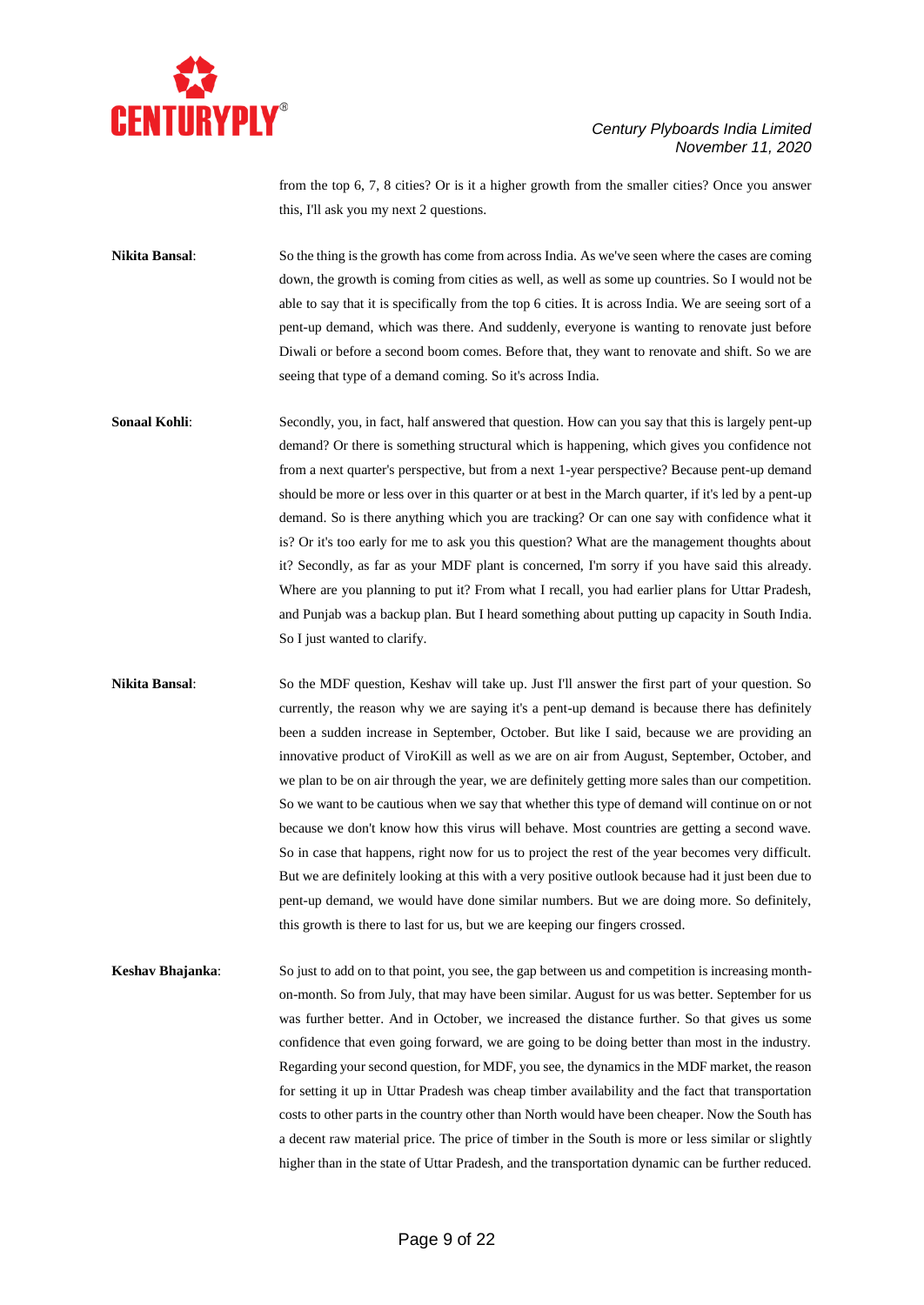

Alongside this, antidumping duty has been levied, which is a safeguard of costs. I think going forward, we are actively and aggressively pursuing South, especially considering the license issue that has taken place in Uttar Pradesh.

**Sonaal Kohli:** Sir, just a follow-up. Since you are looking at South, there are a lot of capacities in South and some new big, large capacities. Bids should be coming up from another listed player. That seems to be in distress considering the market cap and high amount of debt. Aren't those kind of capacities available? And couldn't you shorten your curve by buying out those kind of capacities? And if a large amount of capacities are already available in surplus in South, what gives you confidence that while we did an extraordinary job in North India and took market share from established players, the excess capacity in South is way more than what perhaps what was in North and further new capacities are coming up. So in that light, I'm sure the management must have done its own calculations of these. But some perspective would really be helpful.

**Keshav Bhajanka**: You answered your own question with regards to North. When we came in, it was the exact same scenario. What people said was, there are 2 established players, and they have substantial capacity. You being a new entrant, you're going to have to sell at a discount. You will not be able to sell material. But just setting up a capacity and utilizing that capacity in MDF are 2 completely different subjects. Time has proven this, and it has been repeated again and again. So the operational efficiency that we bring to the table is far in excess of anybody else in the industry that's come in, and that is going to aid us in the South as well. When you're talking about large capacities coming in, there's one capacity that is coming in, just one. And as you have already mentioned, it is a listed player. And we're all aware of which company it is. But having said that, there aren't other capacities that are in the market. Definitely, by acquiring the capacity, you can shorten your time horizon. But the capacity should be available as well. I don't think that capacity is going to be available under any stretch of the imagination. So we are looking aggressively at the South. And I think the way we have performed in the North, perhaps we'll be able to reach full capacity utilization faster in the South. The industry is growing by 20% plus. So that is going to be a big advantage going forward.

**Sonaal Kohli:** And sir, lastly, with this virus technology, have you hiked your prices? Is it getting you better premium in plywood industry?

**Keshav Bhajanka**: So Century Plywood has consciously taken the decision that we will not increase the price of our product by a single rupee. We are bearing the cost of the ViroKill technology. The ViroKill technology has been used in all our product categories that are manufactured in-house in plywood and in laminates. And despite additional cost element, you'll see our margins are better. Considering operational leverage, our margins are actually far better. So we are getting economies of scale. Raw material costs have come down. And through ViroKill, you will see our sales growing, definitely leading to higher margin going forward.

**Moderator:** Thank you. Next question is from the line of Achal Lohade from JM Financial. Please go ahead.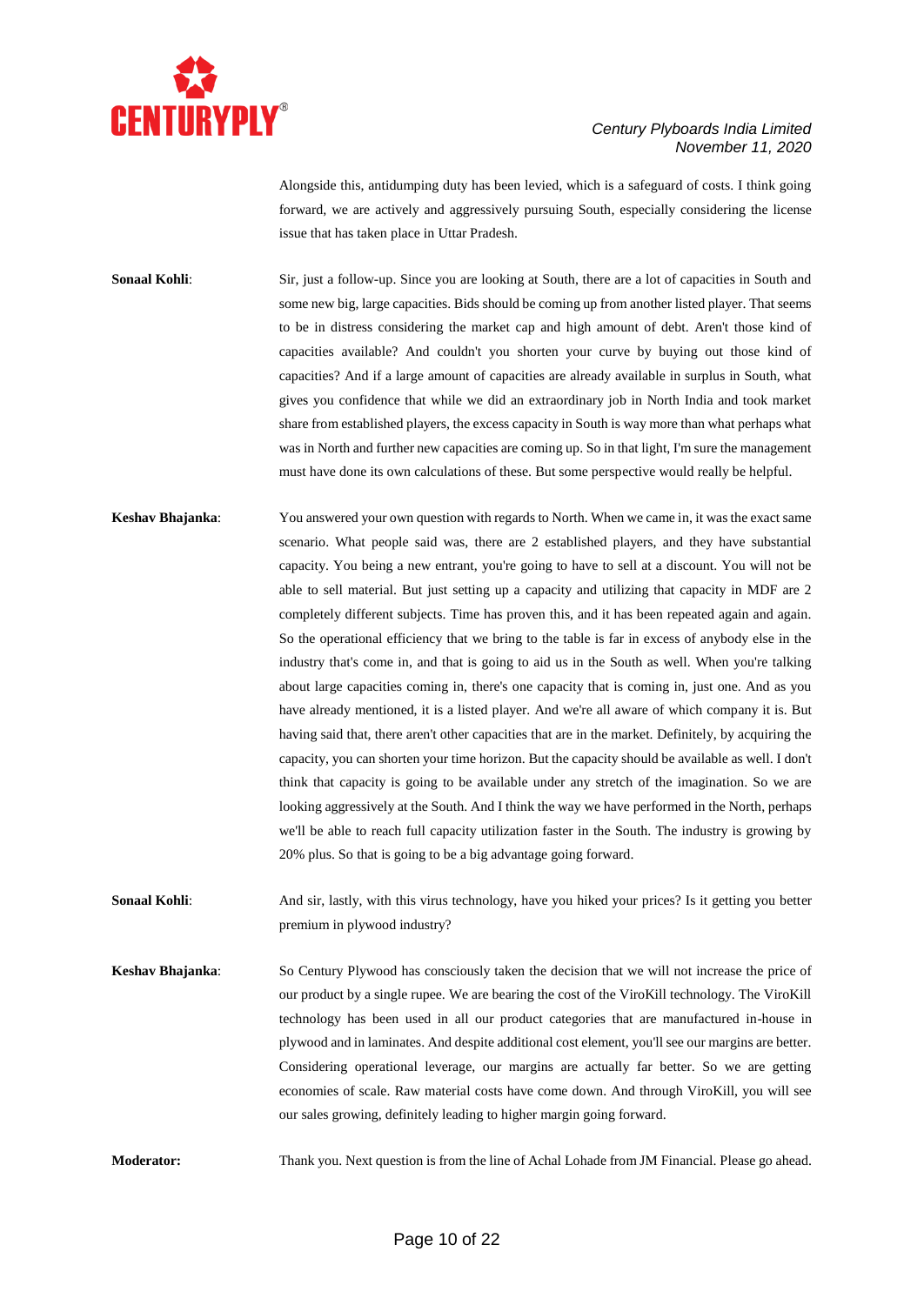

| <b>Achal Lohade:</b>  | Just to extend the question on the ViroKill. Is it possible for you to share the mix for the          |
|-----------------------|-------------------------------------------------------------------------------------------------------|
|                       | September quarter or October month from ViroKill brand?                                               |
| Keshav Bhajanka:      | Well, there is no ViroKill brand. So ViroKill is a technology that has been used on CenturyPly        |
|                       | products, Century Club Prime, Century PS, so on and so forth, have ViroKill technology. So it         |
|                       | is not a separate product category. Every single sheet of Century, 1 mm laminates and pointed         |
|                       | laminates has ViroKill technology. So there's actually no separate product range.                     |
| <b>Achal Lohade:</b>  | Right. Possible to give a mix, like what kind of mix is already we are seeing in the month of         |
|                       | October from this one?                                                                                |
| Nikita Bansal:        | So are you talking about Sainik versus Century because we are not being able to understand your       |
|                       | question really clearly.                                                                              |
| <b>Achal Lohade:</b>  | So this ViroKill product mix, is that like an entire range of products? Because in the month of       |
|                       | October, it's 100%.                                                                                   |
| <b>Nikita Bansal:</b> | Yes. So ViroKill is a technology that we have brought in all our products. So it's not a separate     |
|                       | brand that we have come up with. It's a technology that we are putting in all our products that is    |
|                       | manufactured in Century.                                                                              |
| <b>Achal Lohade:</b>  | Got it. Just an extension of the MDF question earlier. What is driving this, the alternative to       |
|                       | South? Is it to do with the delays in approvals for the greenfield plant in UP or it's more to do     |
|                       | with the cost and the market situation where you see more demand from South?                          |
| Keshav Bhajanka:      | It is actually a combination of both. You see, South was always going to be a high-growth area        |
|                       | for us because we are today predominantly present in the North, transportation cost does not          |
|                       | allow us to sell a lot in the South. But the realization in the South also is slightly lower than the |
|                       | North. But the demand in the South is traditionally very strong, and it is growing at a rapid pace.   |
|                       | So the license delay in Uttar Pradesh has definitely played a role. Uttar Pradesh was our first       |
|                       | choice. But now looking at alternatives, South has turned out to be a very good, profitable, viable   |
|                       | alternative. So I think going forward, the decision of the South unit will be taken on two or three   |
|                       | fronts. One is the freight cost, the projected sales mix and on the overall ease of setting up the    |
|                       | plant. The South looks like a good bet.                                                               |
| <b>Achal Lohade:</b>  | Understood. You mentioned about the antidumping duties. Can you elaborate a bit? I believe the        |
|                       | government was considering the antidumping duty. But has it been finalized, has it been               |
|                       | announced, in your opinion?                                                                           |
| Keshav Bhajanka:      | In principle, the government has taken it under consideration. I think it is only a matter of time.   |
| <b>Achal Lohade:</b>  | And this is more on the thin MDF, where the price difference is large, if I understand it correctly?  |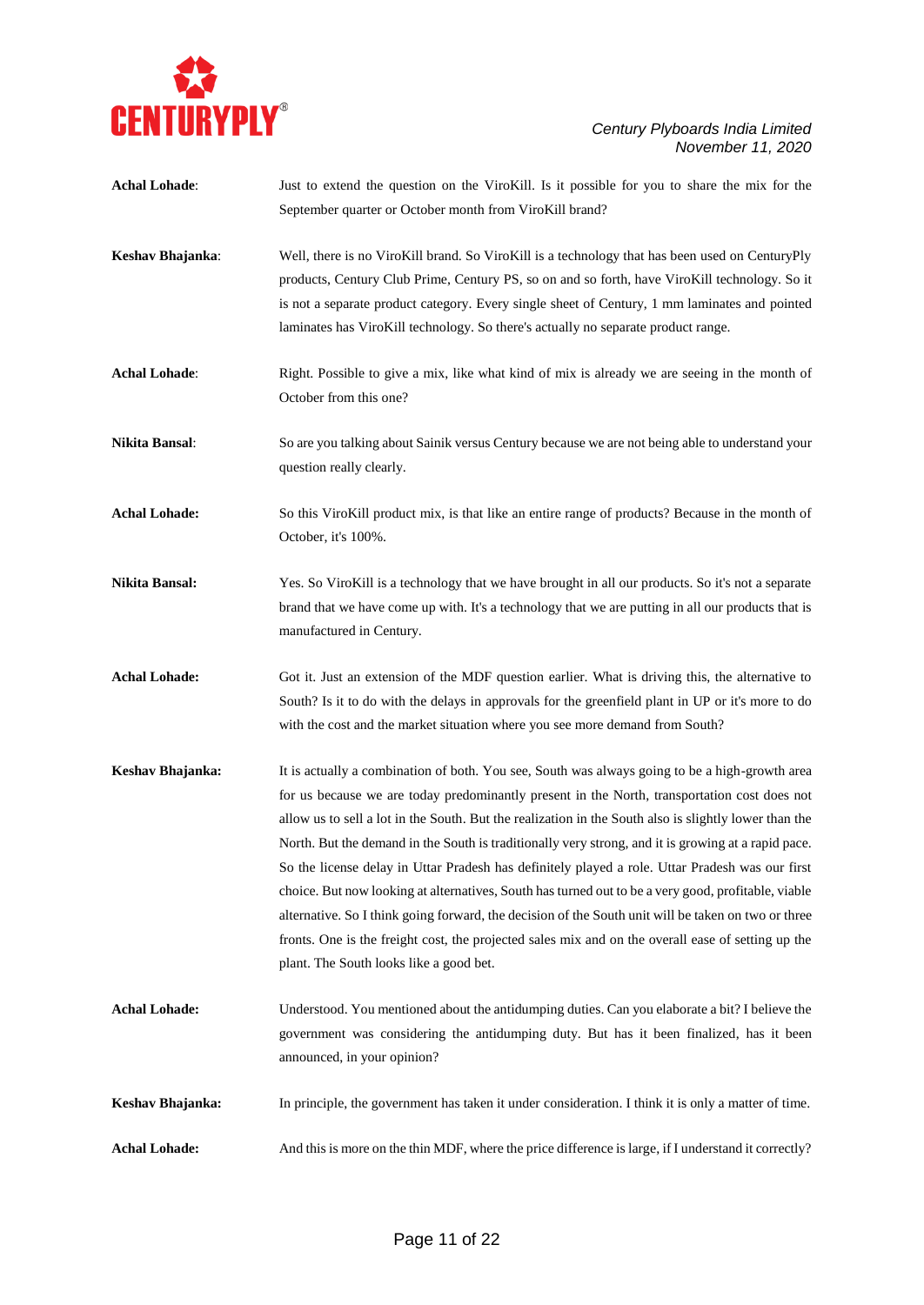

| Keshav Bhajanka:      | Yes.                                                                                                                                                                                                                                                                                                                                                                                                                                                                                                                                                                                                                                                          |
|-----------------------|---------------------------------------------------------------------------------------------------------------------------------------------------------------------------------------------------------------------------------------------------------------------------------------------------------------------------------------------------------------------------------------------------------------------------------------------------------------------------------------------------------------------------------------------------------------------------------------------------------------------------------------------------------------|
| <b>Achal Lohade:</b>  | Understood. And can you talk a little bit about the cost savings measures? Like I see the other<br>expenses and the employee costs are down on a Y-o-Y basis. So can you elaborate a little bit as<br>to how much of this is sustainable? And I am sure this has also helped in terms of the margins<br>at the segmental level.                                                                                                                                                                                                                                                                                                                               |
| Keshav Bhajanka:      | See, we have not cut salary by a single rupee. We had cut salary in Q2, but we reversed that<br>entire decision due to performance. We said if the company performs at 80% plus, then we will<br>be reinstating salary at exactly what it was before. So I don't think that there is any cost element<br>where you will see an increase going forward because we have already factored that in. All the<br>savings that we have achieved are a result of a lot of introspection, a lot of hard work during the<br>course of the lockdown. And I think they are paying dividends now.                                                                          |
| <b>Achal Lohade:</b>  | Okay. Just to clarify, I see that the employee cost is down 14% Y-o-Y. Let's say, in absolute<br>terms, it's about Rs. 75 crores, Rs. 76 crores. Is that the run rate we would kind of look at for<br>next few quarters? Or there is the adjustment, as you said, about reversal, something around<br>there?                                                                                                                                                                                                                                                                                                                                                  |
| Keshav Bhajanka:      | For the remainder of the year the reversal has already taken place, it has already been accounted<br>for in the numbers. So going forward, for the rest of the year, you will see a similar run rate.                                                                                                                                                                                                                                                                                                                                                                                                                                                         |
| <b>Achal Lohade:</b>  | Understood. And with respect to plywood, can you help us understand what is the mix of<br>premium and Sainik?                                                                                                                                                                                                                                                                                                                                                                                                                                                                                                                                                 |
| Nikita Bansal:        | So for competition reasons, we don't want to give out economy segment numbers. However, by<br>volume, they are in the range of 35% to 40%. And value, it is in the range of 25% to 30%. I don't<br>want to repeat that number.                                                                                                                                                                                                                                                                                                                                                                                                                                |
| <b>Achal Lohade:</b>  | Okay. 35% to 40% for volume and 25% odd of revenue. Is that right?                                                                                                                                                                                                                                                                                                                                                                                                                                                                                                                                                                                            |
| <b>Nikita Bansal:</b> | Yes.                                                                                                                                                                                                                                                                                                                                                                                                                                                                                                                                                                                                                                                          |
| <b>Achal Lohade:</b>  | And the mix has remained similar or has that changed? Like, are you seeing a growth in a non-<br>premium more than the premium?                                                                                                                                                                                                                                                                                                                                                                                                                                                                                                                               |
| Nikita Bansal:        | See, definitely, if you know about the plywood market, it's more of a V-shaped, like a belly in<br>the middle. So we are right now trying to grow in the belly segment through Sainik. So definitely,<br>the growth will always be higher in Sainik segment, because the volume that you have to play<br>in or gain market share is, in the Century segment, it's always going to be lower, because we are<br>already 30% of the branded plus-100 segment. So I think going forward also, the growth<br>definitely in Sainik is going to be higher. But that does not mean that we are not growing as<br>much as the market is growing in my Century segment. |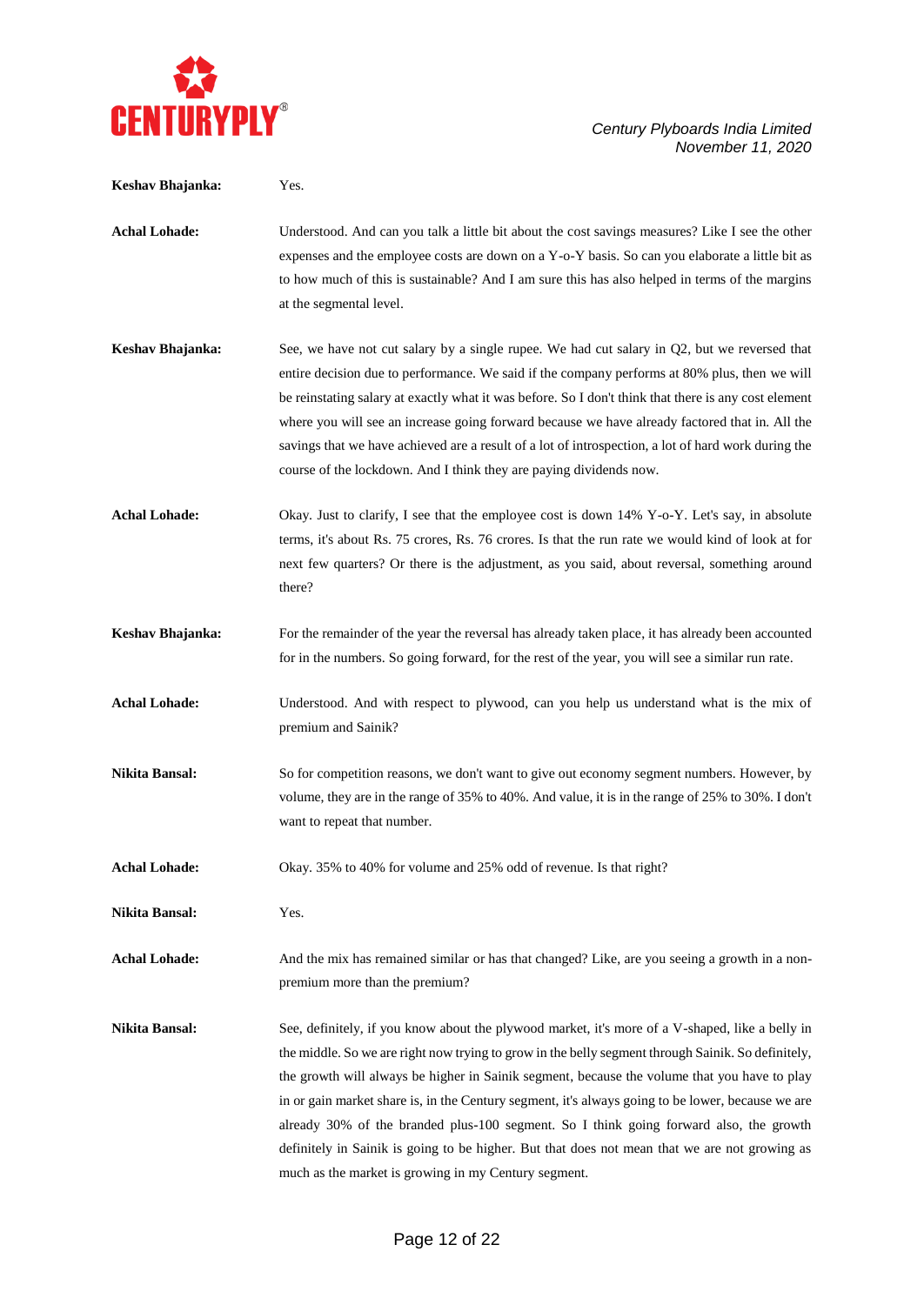

| <b>Achal Lohade:</b> | Understood. Just if you could comment on the segment margins. I mean, I see that the margins<br>are pretty good. You commented about the revenue part. But just on the margins front, how do<br>we look at the margins for the next two quarters or remainder of the year?                                                                                                                                                                                                                                                                                                                                                                                                                                                                                                                                                                                                                                                                                                                                                                                                                                                                                                                                                                                                                                   |
|----------------------|--------------------------------------------------------------------------------------------------------------------------------------------------------------------------------------------------------------------------------------------------------------------------------------------------------------------------------------------------------------------------------------------------------------------------------------------------------------------------------------------------------------------------------------------------------------------------------------------------------------------------------------------------------------------------------------------------------------------------------------------------------------------------------------------------------------------------------------------------------------------------------------------------------------------------------------------------------------------------------------------------------------------------------------------------------------------------------------------------------------------------------------------------------------------------------------------------------------------------------------------------------------------------------------------------------------|
| Keshav Bhajanka:     | You see, whatever margins we are seeing right now, they are without operating leverage. As you<br>know, we have had degrowth last quarter. So as we improve our performance between Q3 and<br>Q4, I would assume that margins would be on the up.                                                                                                                                                                                                                                                                                                                                                                                                                                                                                                                                                                                                                                                                                                                                                                                                                                                                                                                                                                                                                                                            |
| <b>Achal Lohade:</b> | And just last question, if I may, with respect to utilization for month of October, if you could<br>talk about ply, laminate and MDF?                                                                                                                                                                                                                                                                                                                                                                                                                                                                                                                                                                                                                                                                                                                                                                                                                                                                                                                                                                                                                                                                                                                                                                        |
| Keshav Bhajanka:     | Our utilizations were better than in Q2 right across. Our utilizations are better than October last<br>year as well.                                                                                                                                                                                                                                                                                                                                                                                                                                                                                                                                                                                                                                                                                                                                                                                                                                                                                                                                                                                                                                                                                                                                                                                         |
| <b>Achal Lohade:</b> | Would you be able to give out the number? Like I would imagine MDF will be already at 100%.<br>Plywood is                                                                                                                                                                                                                                                                                                                                                                                                                                                                                                                                                                                                                                                                                                                                                                                                                                                                                                                                                                                                                                                                                                                                                                                                    |
| Keshav Bhajanka:     | I think it would be better if you speak to the CFO later.                                                                                                                                                                                                                                                                                                                                                                                                                                                                                                                                                                                                                                                                                                                                                                                                                                                                                                                                                                                                                                                                                                                                                                                                                                                    |
| <b>Moderator:</b>    | Thank you. The next question is from the line of Venkat Samala from Tata Asset Management.<br>Please go ahead.                                                                                                                                                                                                                                                                                                                                                                                                                                                                                                                                                                                                                                                                                                                                                                                                                                                                                                                                                                                                                                                                                                                                                                                               |
| Venkat Samala:       | Congratulations on a very good set of numbers. Sir, just wanted to understand that, so in MDF<br>we see a very good traction, right. But sequentially, plywood is doing well and, obviously, there<br>could be some hesitation initially for customers to allow the carpenters into their home. And<br>they could go for readymade furniture, which could drive traction in the MDF segment. But as<br>we are witnessing a good traction in plywood, do we still continue to witness sequential growth<br>in MDF segment as well?                                                                                                                                                                                                                                                                                                                                                                                                                                                                                                                                                                                                                                                                                                                                                                            |
| Sanjay Agarwal:      | Okay. So you see, most of the furniture being made are in the new houses, where actually the<br>owner is not living. So he just goes and opens probably through somebody. And once they are<br>in, and the carpenter comes and works and goes. We actually cannot even keep track of the one<br>room or half room or one sofa or one bed, actually it is very difficult. So the most of the plywood<br>is actually consumed in new flats where nobody lives. So that is not a question of whether it is<br>creating a problem while you are making the furniture. So that problem is not there at all. And<br>there are two kinds of buyers, you see, those actually who are making their own house where<br>they want to live. Suppose you are buying a home, suppose you are in Mumbai and you are<br>living in Mumbai, and you bought a flat. So now you want to do your flat very well because you<br>want to live in this flat for the next 15, 20, 30 years. But suppose you are transferred for some<br>time to Bangalore, or you are a very young man coming out of IIM or something and you have<br>got a placement in, say, Lucknow, so what you do? You are living in that house for maybe next<br>two years' time, so then why will you invest into costly furniture? So that's why probably you |

will buy a readymade goods, which will last maybe four, five years, so it's good for you. But I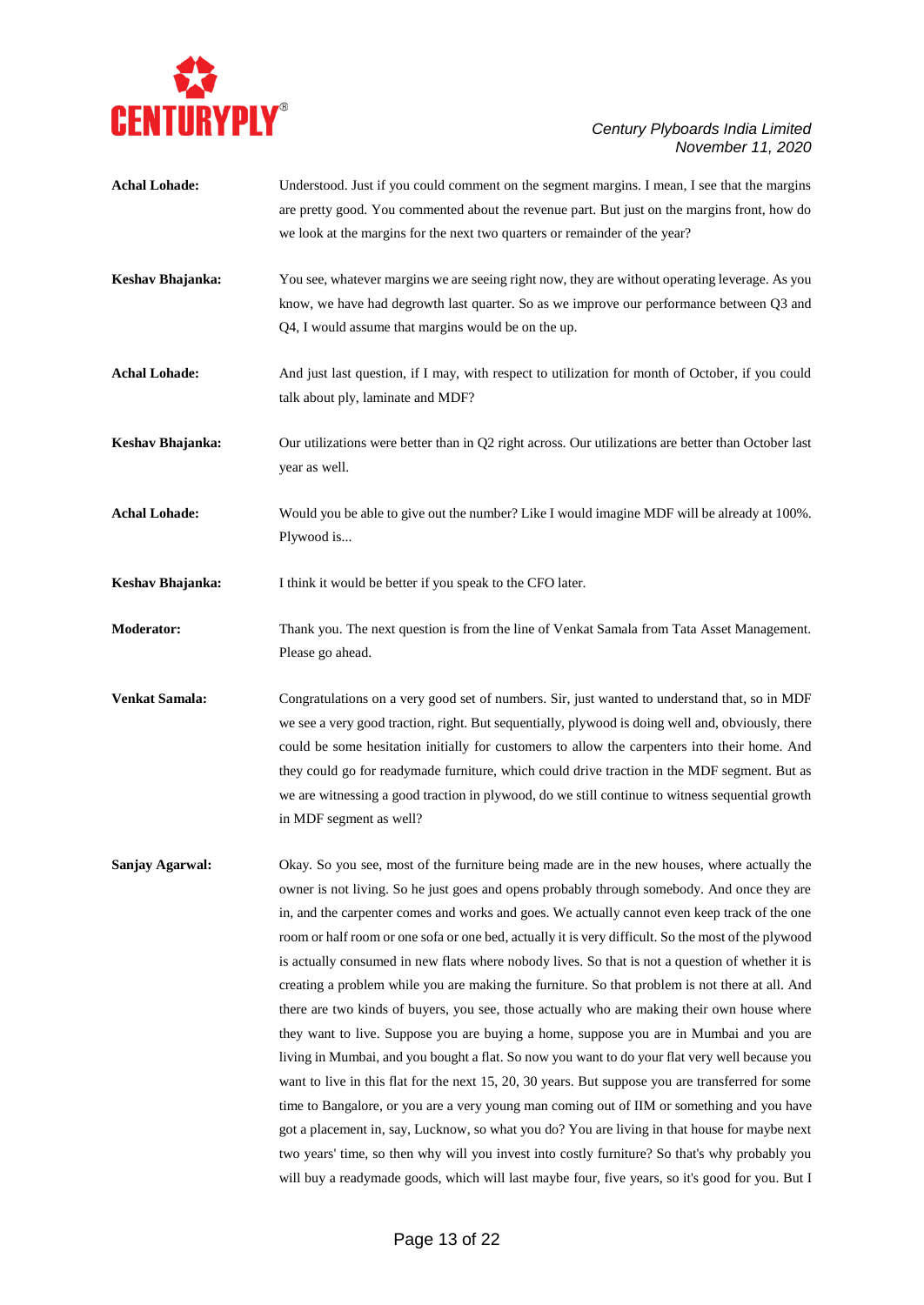

think there are two kinds of buyers actually, those who really want to make their furniture and stay with it for a long time. So plywood will also grow and similarly the other readymade furniture will grow, because the government is now trying that import of furniture should be stopped or maybe reduced to a great extent, number one. And number two, government of India wants India to become a powerhouse of export of furniture from India to the world. So that's why the MDF and the particle board will grow. So we believe that actually even plywood will grow, even MDF will grow. And if plywood grows, then the veneers or the laminates will also grow. That industry are together, that industry will grow together.

- **Keshav Bhajanka:** Just to add on one point. You see, the per capita consumption of wood panel related products in India is 2 square feet per individual. Now that is negligible if you compare it to countries like Japan, where it is in excess of 100. But even if you look at China, the consumption is within 40 square feet to 50 square feet. So you can see that it is 125th country with a similar population. Going forward, the consumption for wood panel products in the long-term in India is going to increase at a drastic pace. This will be true for both plywood and for MDF. MDF may be growing faster due to a lower base, but I think both segments will see a good growth.
- **Venkat Samala:** Right. So to answer my question, you are witnessing sequential growth in both, right? I mean, even when we are witnessing year-on-year growth in ply, there is no impact as such in the growth trajectory for MDF, right?
- **Keshav Bhajanka:** No.
- **Venkat Samala:** Sure, sir. That was very helpful. And just a follow-up. So you mentioned that the government is trying to ensure that the readymade furniture industry for our country improves. So have they taken any measure as such?
- **Keshav Bhajanka:** The readymade furniture industry is a priority area for the government. There are a number of high-level committees which have asked us for a lot of representation on how to reduce the cost of certain products in India, including MDF and particle board, how to generate sufficient economies of scale. So they have begun work in a very, very focused manner, I would say, for the first time, at least, in my career I am seeing this sort of an emphasis having in place. And I think sooner rather than later, it is going to pay rich dividends. Sir, and we have made about three presentations already on different product items. Sorry, please continue.
- **Venkat Samala:** Right. That was helpful. And if you could highlight what was the price hike which you have taken in the particle board?
- **Sanjay Agarwal:** 3% is the price hike we have taken.
- **Venkat Samala:** Sure, sir. And what could be the likely quantum for price hike in MDF?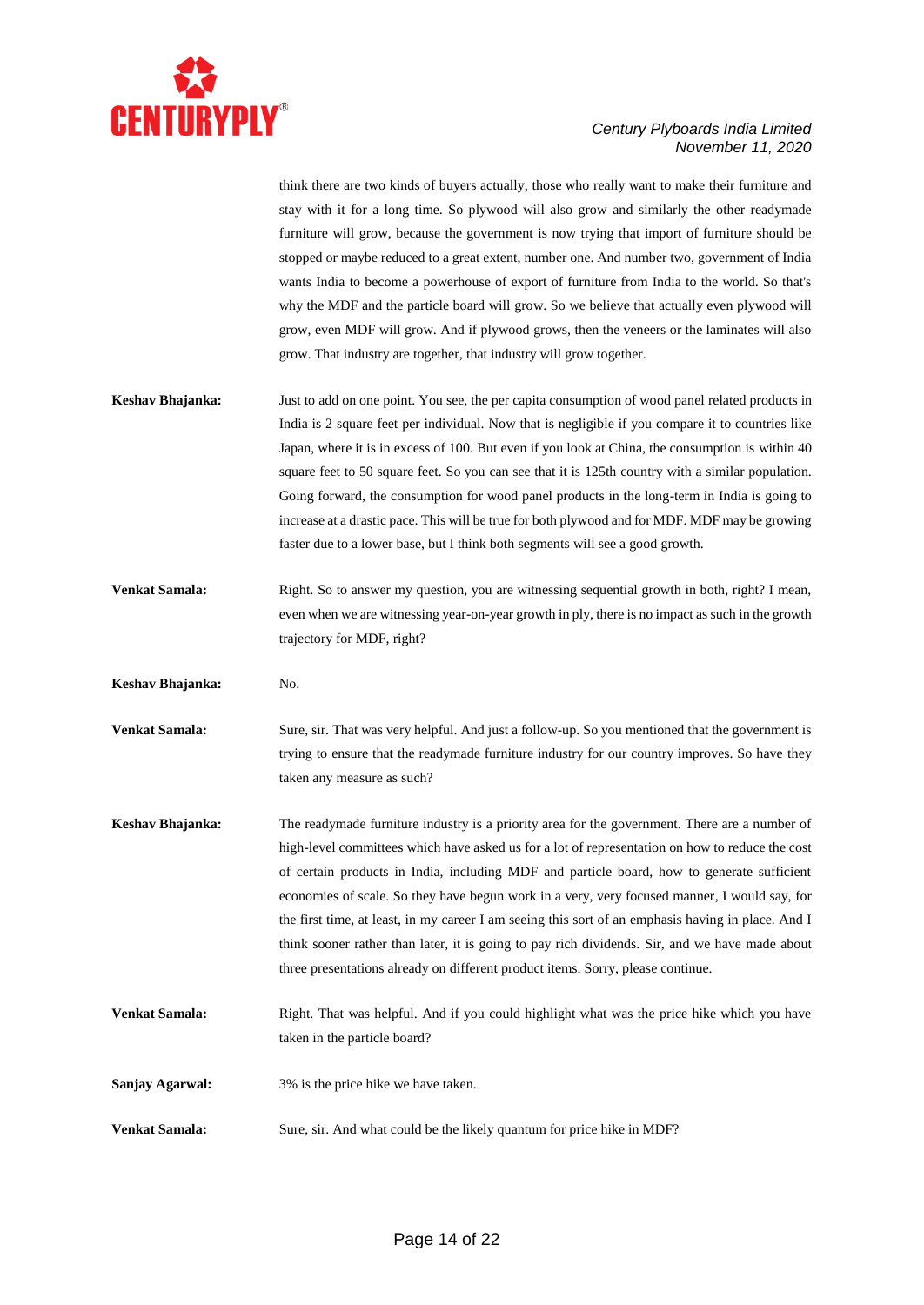

## *Century Plyboards India Limited November 11, 2020*

**Sanjay Agarwal:** Similar. We have not yet decided. We are working on it, we are testing the market. Similar, because gone are the days when we used to take a price hike of 5%, 6% at a time in plywood. So similar are the cases in MDF and particle board. So we take every step very cautiously.

**Venkat Samala:** Right. Sir, and my understanding was... please go ahead.

**Sanjay Agarwal:** We are testing the market, slowly, slowly. We are seeing what is the pull, how people are behaving. And then we have started offering a little bit of a higher price to somebody, we are seeing whether he places an order or not. So when we now ask him 3%, then he agrees for 2%, so we start doing some business at 2% or 1.5%. So slowly we will go to 3% within next 15 days or so. This is the way it always happens here.

**Venkat Samala:** Sure, sir. Right. And my understanding was that you don't get any brand premium as such in the MDF segment. So is this largely to do with the demand-supply tightness that you are witnessing in the North market, I mean, which is giving you that leverage to increase the prices?

**Sanjay Agarwal:** So MDF has got actually two categories. One is the regular MDF, yes, there, there is not much of a brand play. Yes, there is a brand play. You see, there are two types of small players, there are smaller players in the North, you know who have put up a 200 cubic meter or 150 cubic meter plant. So they sell about 8% to 10% cheaper than us. So there is a brand difference because it is a Century or it is a Green, so there is a brand difference of 8% to 10%. But the other area is we have a premium segment which we call Premium Plus. So that is a much higher density MDF, and which can be used even in a place where there is water, so it's waterproof also. That area actually commands price difference. Their branding also matters. So today we sell a lot of material, I should say, 20% of our material is the branded materials. And there, we command our price. Our prices are highest in the country, even better than any of our competitors actually. And that is one area whether probably if we have more capacity, right now we don't have capacity. But if we have more capacity, we will probably go for advertising and make that brand much bigger and bigger, and maybe shift over 30%, 40% production to that branded MDF. There is a possibility.

**Venkat Samala:** Right. Okay. So it's a mix of both. I mean, now the demand is increasing, and the supply constraint is starting to go up. And then definitely there is the brand element as well that helps them. Right. And do you think cycle of price hikes you are able to sort of pass this price hike in this particular segment? Or is it too early to call that out?

**Sanjay Agarwal:** We could not hear you completely. Can you repeat the question?

**Venkat Samala:** Yes. So what I just wanted to know was that if you are able to pass on this price hike, do you think that this could trigger a cycle of price hikes from here on? Because that was something that did not happen in this particular segment, right. So do you think that, that is possible? Or it's still too early to call anything out?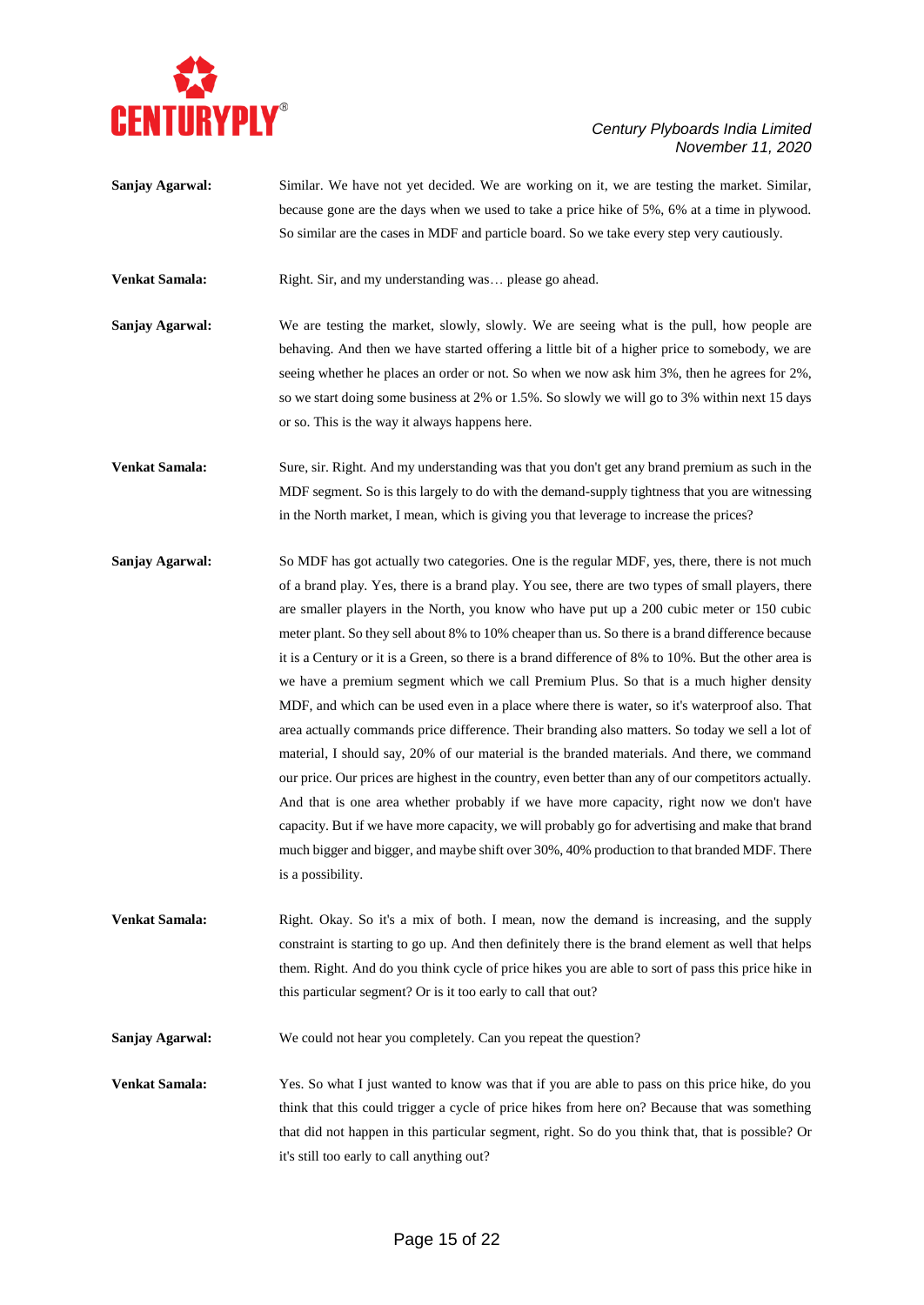

## *Century Plyboards India Limited November 11, 2020*

| Sanjay Agarwal:        | You see, it all depends. There is no new capacity coming in, in the very near future, except one<br>plant in the South. So I feel that about next two years' time, before any other plant will come in.<br>So for the next two years, I believe that, yes, the price hikes will keep on coming in the small,<br>small spurts. Right now we are contemplating a 3%, but maybe we are even accepting 1.5%<br>increase from some buyer or 2% increase from some buyer and selling some quantity. And say,<br>in the next 15 days, we will achieve a 3% increase, for 20 days, we will achieve this. Maybe<br>after a month or so, two months or so when this gets into the market and if the pull continues,<br>we will still again try. You see, that is the job of a manufacturer, isn't it? And we don't see any<br>capacity coming in for next two years, except that one plant in South. When that plant comes in,<br>yes, for the next four, five, six months, the increases will not happen. Still, I don't see there a |
|------------------------|-----------------------------------------------------------------------------------------------------------------------------------------------------------------------------------------------------------------------------------------------------------------------------------------------------------------------------------------------------------------------------------------------------------------------------------------------------------------------------------------------------------------------------------------------------------------------------------------------------------------------------------------------------------------------------------------------------------------------------------------------------------------------------------------------------------------------------------------------------------------------------------------------------------------------------------------------------------------------------------------------------------------------------|
|                        | competition in North actually, they would not be able to compete and come and sell in the North.<br>So the competition, whatever will come, will come in the South, actually.                                                                                                                                                                                                                                                                                                                                                                                                                                                                                                                                                                                                                                                                                                                                                                                                                                               |
| <b>Moderator:</b>      | Thank you. The next question is from the line of Abhishek from DSP Mutual Fund. Please go<br>ahead.                                                                                                                                                                                                                                                                                                                                                                                                                                                                                                                                                                                                                                                                                                                                                                                                                                                                                                                         |
| <b>Abhishek Ghosh:</b> | Sir, what's the lead time for this MDF plant which you are talking about in South? How long<br>will you take to put it up once you commence the construction?                                                                                                                                                                                                                                                                                                                                                                                                                                                                                                                                                                                                                                                                                                                                                                                                                                                               |
| Sanjay Agarwal:        | You see, once we commence the construction, it's a different story, then maybe one year. But<br>when commencing the construction, you require a line. So I think Keshav will be able to tell you<br>better.                                                                                                                                                                                                                                                                                                                                                                                                                                                                                                                                                                                                                                                                                                                                                                                                                 |
| Keshav Bhajanka:       | You see, it depends on two or three factors. And the first is the machinery supplier. Because of<br>the challenges today with regards to movement of people, because getting the machinery is not<br>an issue, but you need to have the technical team here to install the machinery and then to start<br>the trial production. Earlier, we are envisioning that within 14 months we should be able to come<br>up with new capacity once we have the land in hand. But today, I think that we should look at a<br>longer horizon of maybe 16 to 18 months.                                                                                                                                                                                                                                                                                                                                                                                                                                                                  |
| <b>Abhishek Ghosh:</b> | So with land, it should be at least two years, from the time you finalize?                                                                                                                                                                                                                                                                                                                                                                                                                                                                                                                                                                                                                                                                                                                                                                                                                                                                                                                                                  |
| Keshav Bhajanka:       | With land, I would say a year now. After land is acquired, in one and a half years, we should be<br>able to get the plant up and running.                                                                                                                                                                                                                                                                                                                                                                                                                                                                                                                                                                                                                                                                                                                                                                                                                                                                                   |
| <b>Abhishek Ghosh:</b> | And land will take about four to five months to six months for you to kind of procure and finalize.                                                                                                                                                                                                                                                                                                                                                                                                                                                                                                                                                                                                                                                                                                                                                                                                                                                                                                                         |
| Keshav Bhajanka:       | Land is a subjective topic. Land sometimes can take a week also, sometimes, like it can take<br>three to four months also.                                                                                                                                                                                                                                                                                                                                                                                                                                                                                                                                                                                                                                                                                                                                                                                                                                                                                                  |
| <b>Abhishek Ghosh:</b> | Okay. And have you seen the imports which were coming in from Southeast and all for MDF,<br>have you seen any disruption there because of the overall MDF production in those countries<br>not happening? Anything that we have seen along those lines?                                                                                                                                                                                                                                                                                                                                                                                                                                                                                                                                                                                                                                                                                                                                                                     |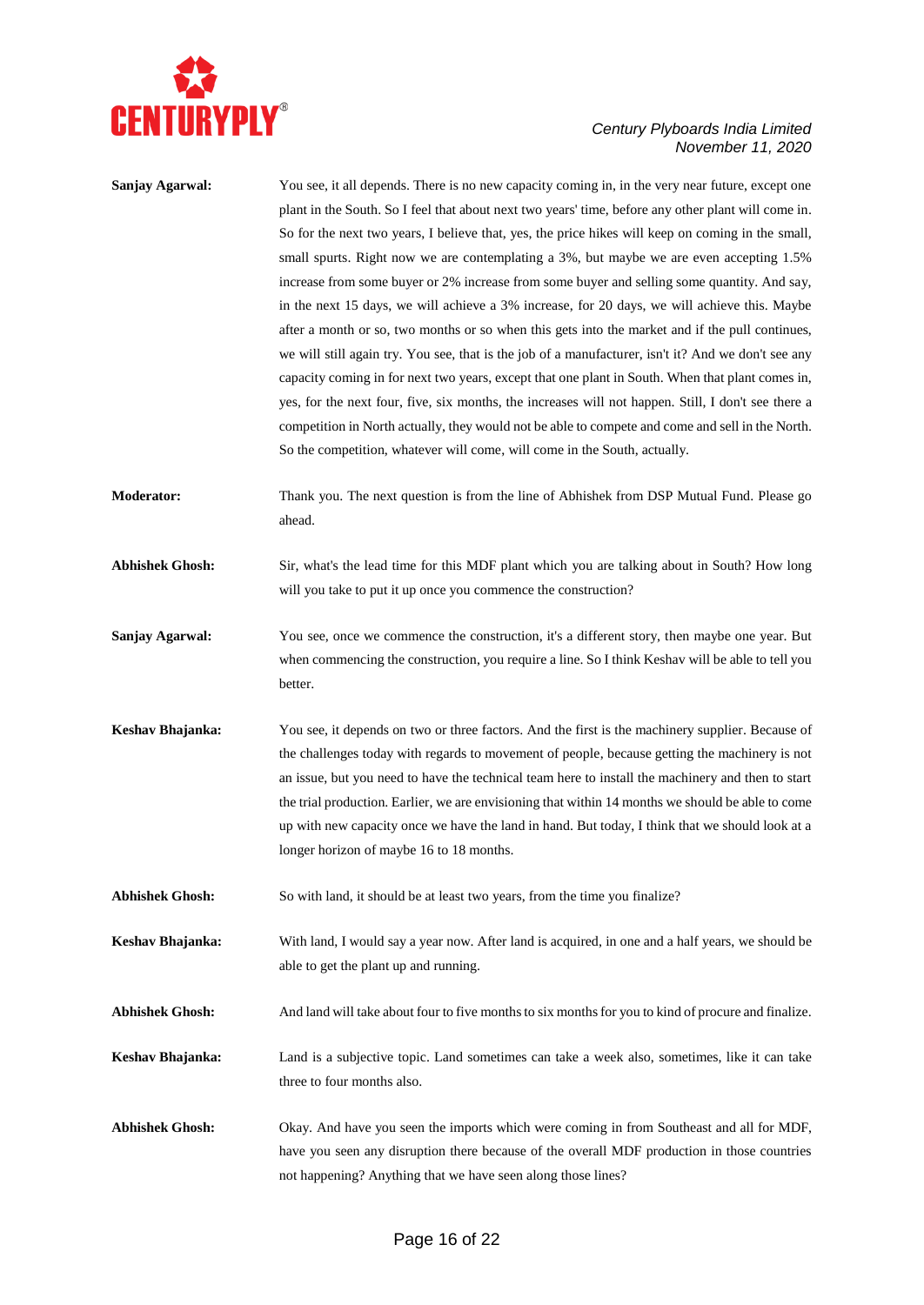

## *Century Plyboards India Limited November 11, 2020*

| Sanjay Agarwal:           | You see, the demand for MDF has increased in China itself first. China was a good exporter, but<br>right now we are not exporting much of their quantity. So that is the number one reason for a<br>pressure on the other plants in, say, Indonesia or Malaysia and Thailand and New Zealand. So<br>that is one reason about the prices have increased by about \$15, \$20 per cubic meter. And the<br>second reason is, you must know that in all products, the shipping freight has gone through the<br>roof. So only the cost per cubic meter, the sea freight has increased by \$20 to \$25, even \$30 per<br>cubic meter. So that is another reason the import cost is increasing. But all those actually will be<br>landed in India, will be effective, say, by December. Because the prices have increased but still<br>the old rate goods that are coming in, and all those things are happening. So the real price |
|---------------------------|-----------------------------------------------------------------------------------------------------------------------------------------------------------------------------------------------------------------------------------------------------------------------------------------------------------------------------------------------------------------------------------------------------------------------------------------------------------------------------------------------------------------------------------------------------------------------------------------------------------------------------------------------------------------------------------------------------------------------------------------------------------------------------------------------------------------------------------------------------------------------------------------------------------------------------|
|                           | increase for import in the market will happen by December.                                                                                                                                                                                                                                                                                                                                                                                                                                                                                                                                                                                                                                                                                                                                                                                                                                                                  |
| <b>Abhishek Ghosh:</b>    | Okay. And sir, just one last question of mine. The plywood segment, similarly, import or<br>procurement of timber has been an issue. And so have unorganized seen some amount of<br>disruption? And hence, have you gained market share, is that the right kind of thing?                                                                                                                                                                                                                                                                                                                                                                                                                                                                                                                                                                                                                                                   |
| Nikita Bansal:            | Due to the unorganized sector, it is definitely due to labor issues as well as export issues. It is<br>definitely taking time to restart, but that was the same time it was taking for recovery. So I would<br>not say that we have been able to really take market share. And honestly, the plywood segment,<br>the data is not, like, you don't get data on a month-to-month basis as to what is the market share.<br>There is no such organized data available. It's a little early to comment. But yes, we are doing<br>very well, is what I could say. Whether it is coming from organized sector or unorganized, it's<br>difficult to comment right now.                                                                                                                                                                                                                                                              |
| <b>Moderator:</b>         | Thank you. The next question is from the line of Hrishikesh Bhagat from Kotak Mutual Fund.<br>Please go ahead.                                                                                                                                                                                                                                                                                                                                                                                                                                                                                                                                                                                                                                                                                                                                                                                                              |
| <b>Hrishikesh Bhagat:</b> | So two questions from my side. Firstly, the margins that we are showing this quarter, it accounts<br>for a large part of promotional spend that we had done for ViroKill, right? Or it is deferred or<br>anything like that?                                                                                                                                                                                                                                                                                                                                                                                                                                                                                                                                                                                                                                                                                                |
| Keshav Bhajanka:          | It accounts for this time.                                                                                                                                                                                                                                                                                                                                                                                                                                                                                                                                                                                                                                                                                                                                                                                                                                                                                                  |
| <b>Hrishikesh Bhagat:</b> | Okay. And I think one of the comment was made that the implementation of TOC did help us to<br>improve the availability despite the surge in demand that was seen during, say, September and<br>October. And I think what I understand is that the TOC has scaled down, the implementation of<br>scaled down because the results were not up to our expectation. So any rethought or rework on<br>that front?                                                                                                                                                                                                                                                                                                                                                                                                                                                                                                               |
| Keshav Bhajanka:          | So I think we need to make a difference here. There are two parts to the TOC implementation,<br>one is with regards to the supply chain management, and the other is with regard to the go-to-<br>market and the overall sales strategy. With regards to go-to-market and overall sales strategy,<br>yes, we had slowed down TOC. We had taken seven branches, and we had said that once we<br>establish it completely in these seven branches, only then shall we roll it out. With regards to                                                                                                                                                                                                                                                                                                                                                                                                                             |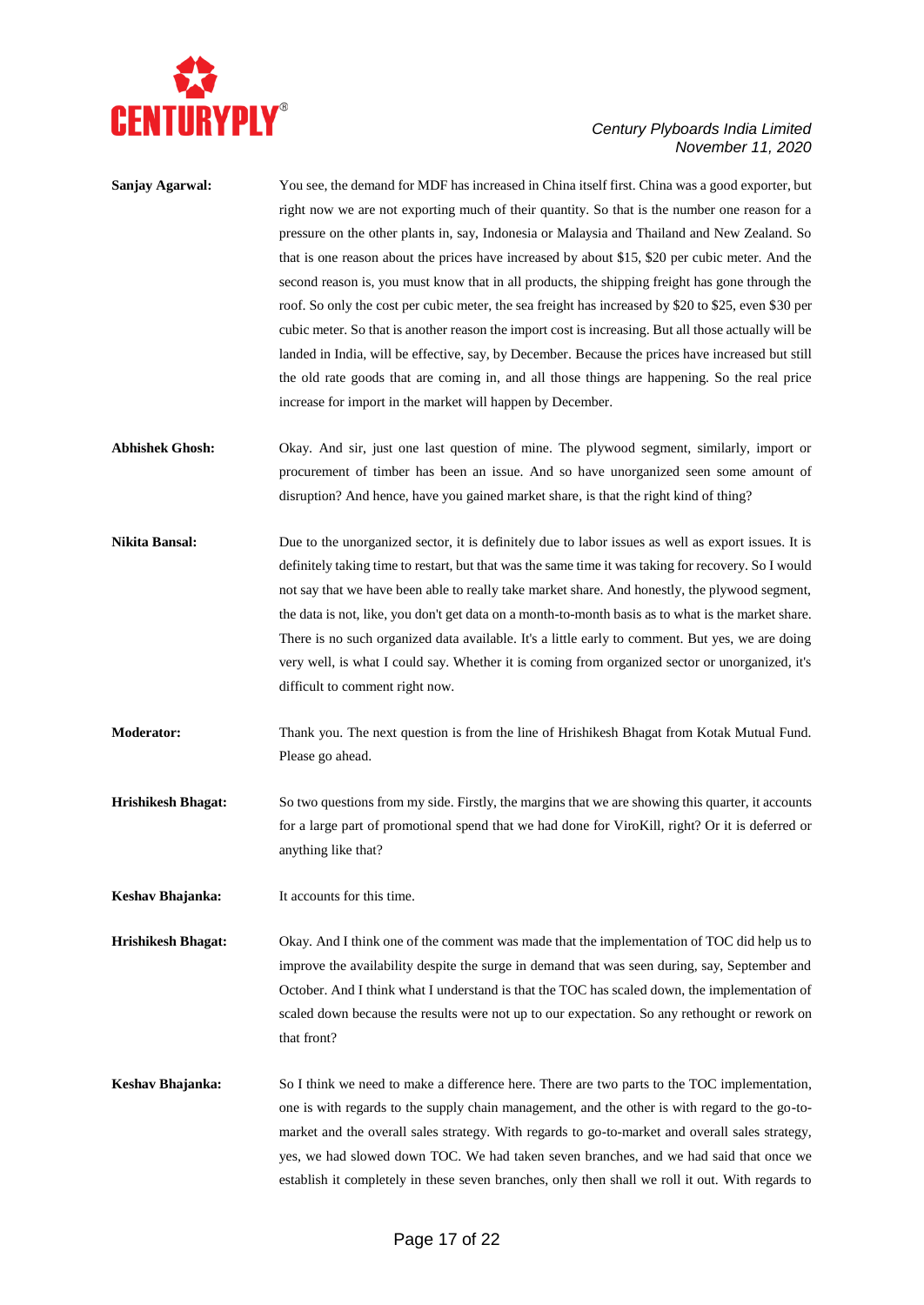

supply chain management, we had rolled this out pan-India, and that exercise has been extremely successful, and it continues even today.

- **Hrishikesh Bhagat:** Okay. And just last question from my end. I understand that there is this alternative location we are working in South. But just in any case, say, hypothetically, in six to nine months down the line, assuming this Sitapur issue gets resolved and if there's no CAPEX started in South or probably some degree of advanced CAPEX has happened in South, will we still look at Sitapur also simultaneously, considering the tightness in demand and supply in northern market in MD<sub>F?</sub>
- **Keshav Bhajanka:** The Chairman has categorically stated repeatedly that we expects or envisages that in the next five years we will have five production facilities for MDF. Rather, we will have 5x today's current production facility. So while I cannot comment immediately on whether we will do Sitapur and the South, or whether we will do both simultaneously, or whether we will do one at a six month lag, we definitely are exploring. Like right now, it is going to be the first of maybe two or three plants coming up over the course of the next few years. At this point in time, we are only looking at the South plant. But going forward, based on demand, 100%, we will keep on evaluating and exploring where we should set up capacity to reduce our freight costs and to ensure that we have the lowest overall raw material pricing.

**Moderator:** Thank you. Next question is from the line of Kunal Lakhan from CLSA. Please go ahead.

**Kunal Lakhan:** So you talked about you gaining market share in the last six months. Can you just pinpoint like in terms of how -- what has been the market share in the four segments? How much we have gained so far?

- **Keshav Bhajanka:** You see, it's very difficult to give you any sort of exact numbers on the same because, as you know, our industry is very unorganized. But I would say that if you look at us vis-à-vis competition, with regards to any division, we would have a far higher capacity utilization, and we would have a far lower degrowth. So I think that gives you a semblance of the fact that, yes, we have gained market share.
- **Kunal Lakhan:** Sure. My second question is on, again, in your opening remarks you mentioned that Indian Government is focusing on encouraging the domestic furniture manufacturing industry. Just wanted to broadly understand our sales mix in terms of retail and institutional or rather B2B customers. And what will be our marketing strategy going ahead to maybe taking advantage of such a surge in manufacturing in India?

**Sanjay Agarwal:** You are talking about MDF?

**Kunal Lakhan:** I am talking about all the segments actually, MDF and plywood, yes, more specifically.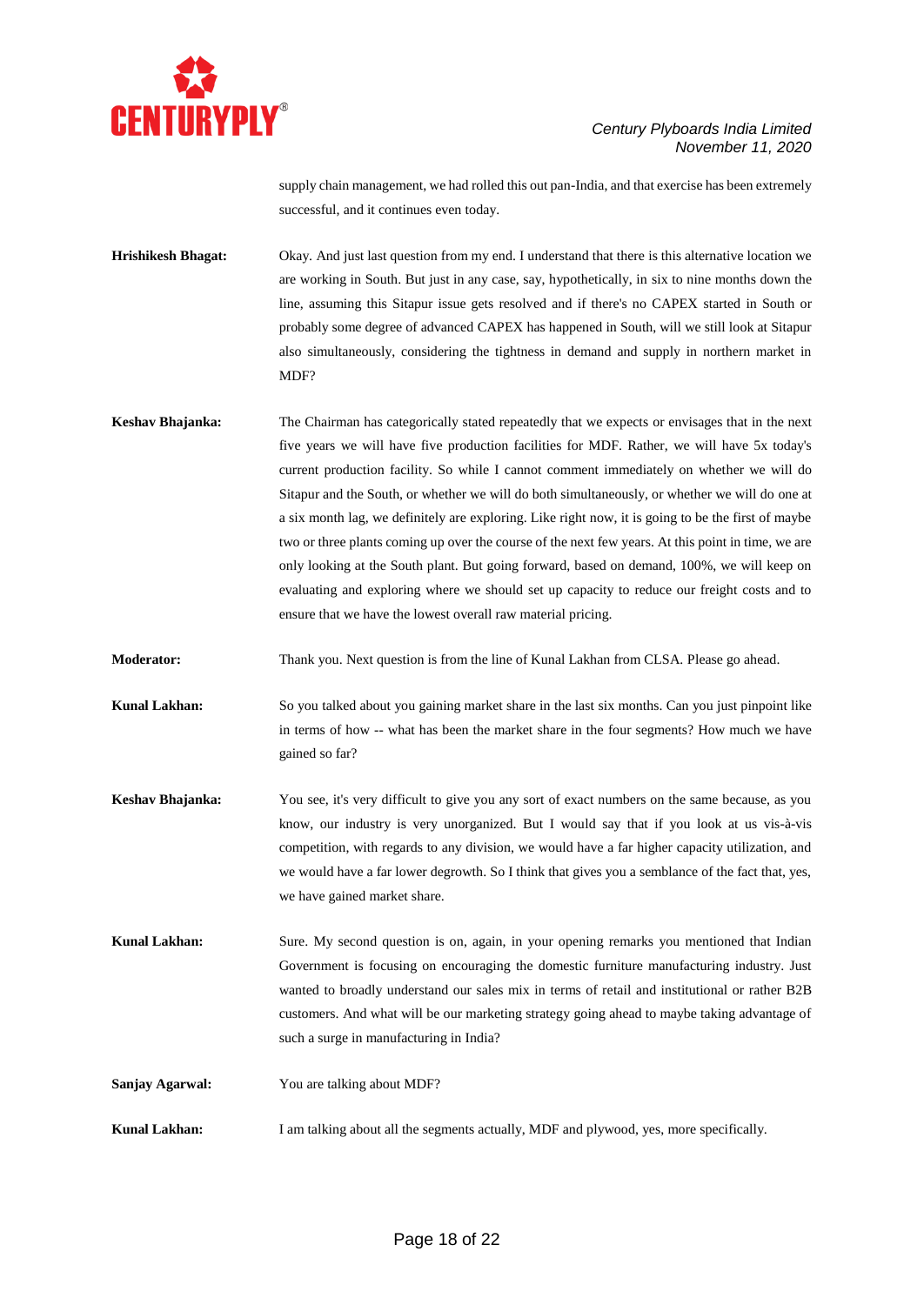

| Sanjay Agarwal:              | Okay. So you see, plywood is not at all going into OEMs or into projects. Plywood is 100% or<br>maybe, say, 95% going to consumers through our retail channels. As far as MDF is concerned,<br>most of the MDF goes through OEMs only. The customer himself does not buy MDF. So these<br>two are absolutely two different markets. So does it explain your point or?                                                                                                                                                          |
|------------------------------|--------------------------------------------------------------------------------------------------------------------------------------------------------------------------------------------------------------------------------------------------------------------------------------------------------------------------------------------------------------------------------------------------------------------------------------------------------------------------------------------------------------------------------|
| <b>Kunal Lakhan:</b>         | Sure, sir. That's helpful. But even going ahead, plywood, would we expect plywood also to<br>remain primarily a retail market and not                                                                                                                                                                                                                                                                                                                                                                                          |
| Sanjay Agarwal:              | Yes. Plywood is a retail market, a consumer market product, and it will remain as a consumer<br>product market. Yes, some of the plywood products which are actually, we should say, what do<br>you call the 16 mm?                                                                                                                                                                                                                                                                                                            |
| Nikita Bansal:               | Calibrated.                                                                                                                                                                                                                                                                                                                                                                                                                                                                                                                    |
| <b>Sanjay Agarwal:</b>       | Calibrated. So there is a calibrated plywood, 16 mm, which is going in for OEMs a little bit. But<br>just the quantity is very, very little. Otherwise, the OEMs only take either particle board or MDF.<br>And everything goes through OEMs only, whether it goes to the dealers also, from dealers it<br>goes to small OEMs. And we are in touch with all the OEMs across the country through our<br>network actually. And that's how we are able to manage more than 60% of the order through<br>channel is from OEM today. |
| <b>Kunal Lakhan:</b>         | Sure. That's helpful. And lastly, on the operating margin front. In the MDF segment we have<br>seen some sharp improvement in the margin side, I think probably one of the best margins we<br>have reported on a quarterly basis in MDF segment. This is on account of like operating leverage<br>or high utilization levels? Or is there anything else here?                                                                                                                                                                  |
| Sanjay Agarwal:              | I think the story is very simple, it is because of the higher operations and the better utilization of<br>the capacities. And number two, the expenses are a little lesser, you can say, in the spending this<br>time, because the travel and many other expenses are little lesser. But yes, mostly, it is only<br>because of the higher utilization of capacity.                                                                                                                                                             |
| <b>Kunal Lakhan:</b>         | But with the price hike, do you think the margins has a further upside going ahead?                                                                                                                                                                                                                                                                                                                                                                                                                                            |
| Sanjay Agarwal:              | If we can increase the price, yes.                                                                                                                                                                                                                                                                                                                                                                                                                                                                                             |
| Moderator:                   | Thank you. Next question is from the line of Siddharth Rajpurohit from JHP Securities. Please<br>go ahead.                                                                                                                                                                                                                                                                                                                                                                                                                     |
| <b>Siddharth Rajpurohit:</b> | Congratulations on the performance and also on the success of ViroKill technology. Sir, my first<br>question is, is there any constraint in the raw material side of India growth so much in terms of<br>exports that we are talking, sir?                                                                                                                                                                                                                                                                                     |
| Sanjay Agarwal:              | You are talking about raw material for furniture?                                                                                                                                                                                                                                                                                                                                                                                                                                                                              |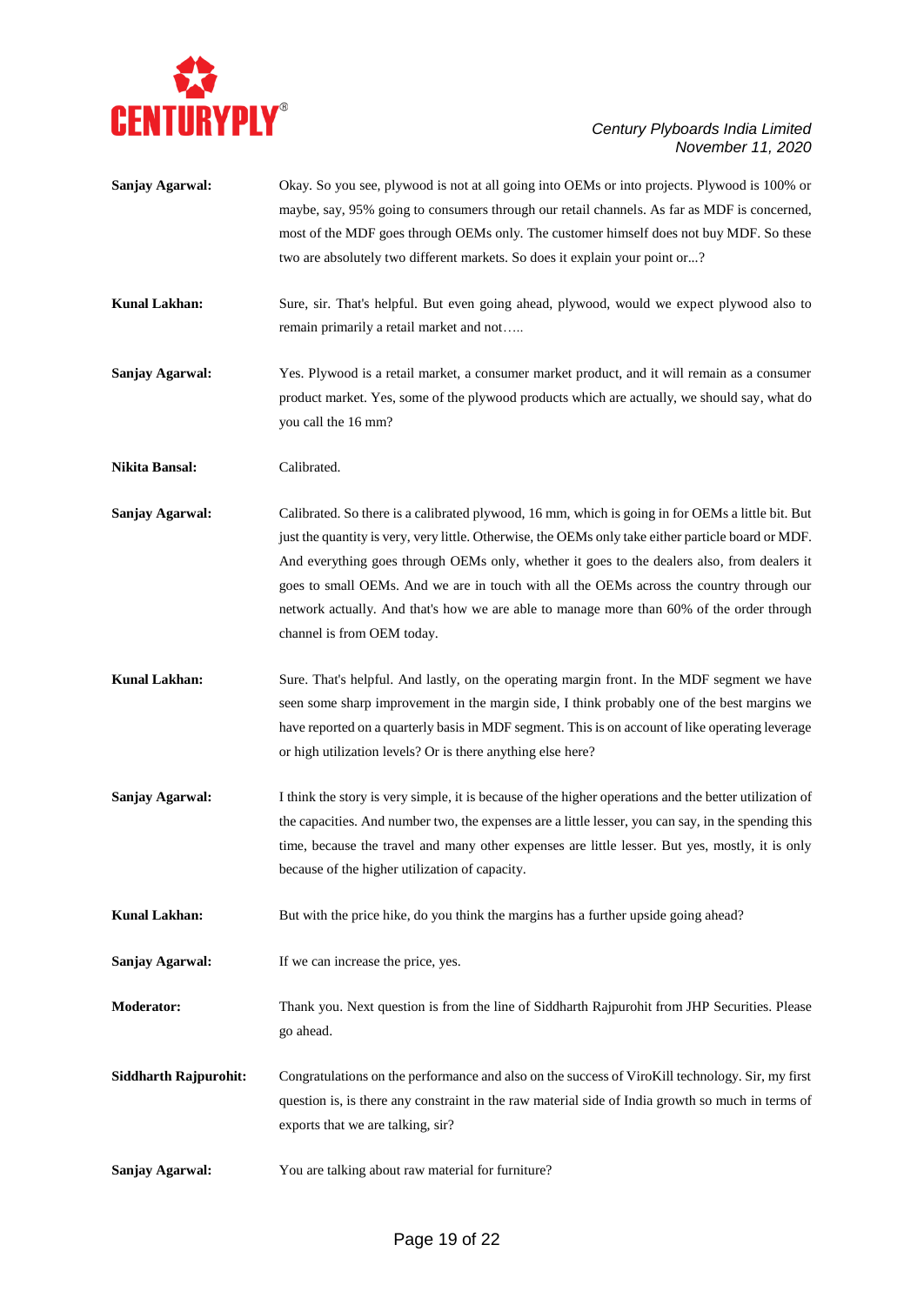

**Siddharth Rajpurohit:** Yes, sir.

**Sanjay Agarwal:** Okay. So raw material for furniture, you see, in India, today, have you heard the news, it was everywhere that India's forest cover had increased by some 16% in last 10 years. Have you heard this news?

Siddharth Rajpurohit: Sorry, sir, I missed that.

**Sanjay Agarwal:** You have not heard that news. So you see, India's forest cover is increasing every year. It is because of only one reason; all the agriculturists or kisan are growing plantation timber in their excess land or in the area of the land where there is a joint of two plots, so on those…

**Siddharth Rajpurohit:** Yes, the fence that's in the between of two plots.

**Sanjay Agarwal:** Yes. So on the joints, they are growing these trees. These trees do not take a cost at all, the coolie takes about maybe Rs. 10 to Rs. 15 or Rs. 30 or Rs. 25 is the basic coolie. And after that you don't have to even look after it, in three to four years, it is ready for sale, and it brings him few thousand rupees per tree. So every farmer in the country, whether he is in Kerala or whether he is in Jammu or whether he is in Uttaranchal or in Bengal or in Assam, everyone is now slowly learning, and this plantation is increasing. So the dearth of timber is not there at all. And by the time this revolution of furniture making comes in India, it really grows. By that time, we will have much, much more plantation available. So it is good for the farmers also, you see. They are making this extra money, which is good for the farmers, and it is good for the industry. But right now, I don't see any dearth. But yes, always, there will be some times when there will be a shortage of timber, and there will be always some time when there will be excess of timber. So that's an economic cycle which will go on.

**Siddharth Rajpurohit:** Okay, sir. And sir, if there is no government support, still India has the capability to maintain the growth in the export, which may start?

**Sanjay Agarwal:** I think government has to support. Government has to support. And there are many, many areas which have been identified. And that will require a totally separate session that, yes, what is required from government, but yes.

**Siddharth Rajpurohit:** And lastly, what's the status in Gabon plant, sir?

**Sanjay Agarwal:** On Gabon plant, actually, we have kept it on hold because there is no dearth of face veneer availability. And because of this pandemic also, we delayed it a little bit. Now we are taking it back. In some time, we'll start it. It's almost ready, we are only delaying because once you start then the operational expenses will start. So that's why we were not very keen on starting it as the raw material is available across everywhere. There is no dearth from the raw material, and that is only a raw material supply to CenturyPly. That is the reason we are putting up that plant.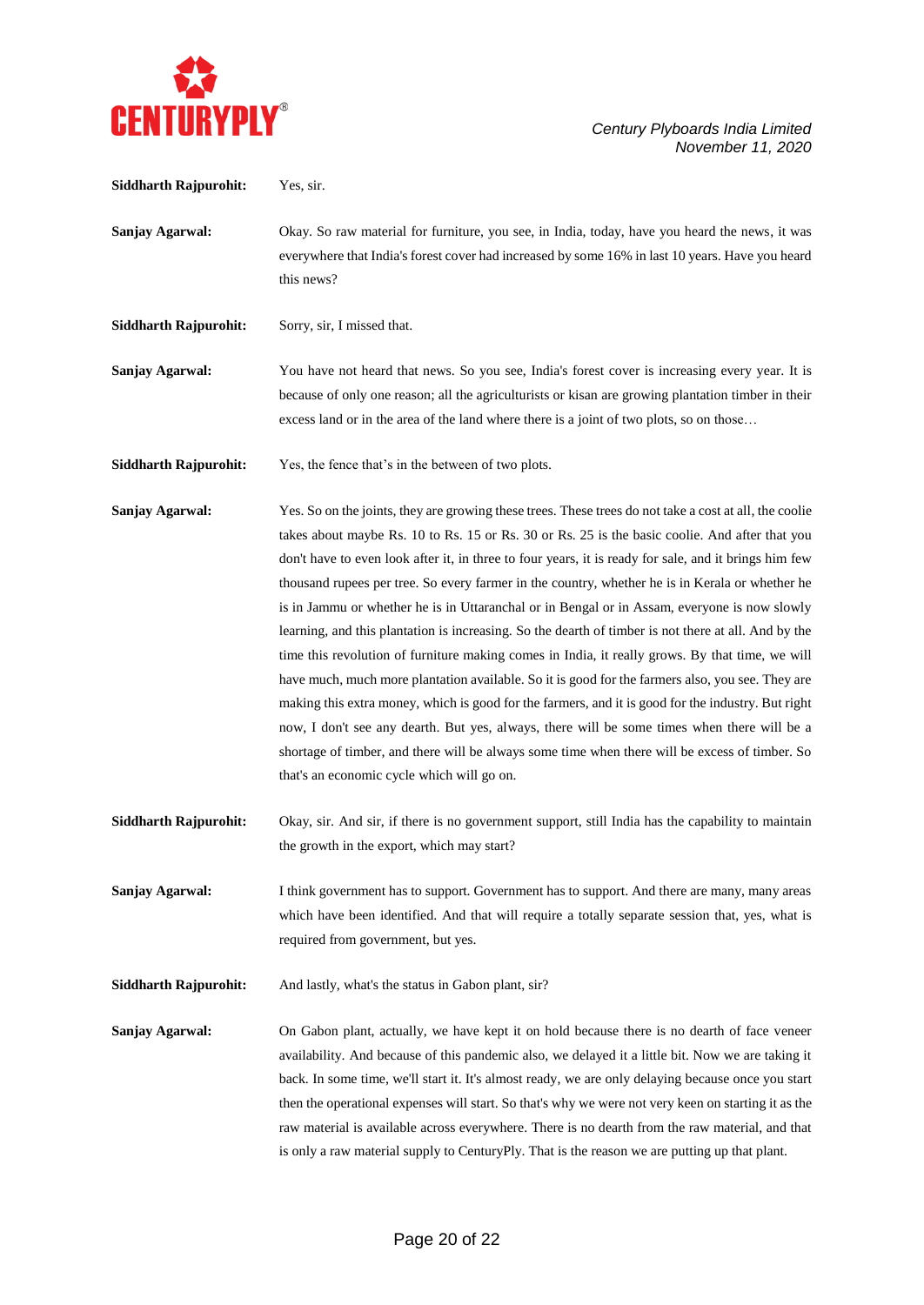

| <b>Moderator:</b> | Thank you. I am taking the next question from the line of Prakash, who is an individual investor. |
|-------------------|---------------------------------------------------------------------------------------------------|
|                   | Please go ahead with your question, sir.                                                          |
|                   |                                                                                                   |

**Prakash:** So I have two questions, okay. My first question was what are the plans for the Gabon unit and the new MDF plant in UP, okay? And my second question was, why have we stopped cooperating with one of the credit rating agencies six months back, even as our debt is very low?

- **Keshav Bhajanka:** Okay. So let me answer both your questions. Firstly, with regards to Gabon and UP, we have answered the question immediately before it but I will repeat myself again. In Gabon, we are close to completion, and we will begin operations. We have not started because of the environment of the market right now. It does not make sense, it is not viable at this point in time. But going forward, very soon, as the economy starts recovering, we will start Gabon operations. We are contemplating between Uttar Pradesh and the South for a new capacity, and we are doing due deliberations. By December, we should have a decision. Secondly, we did not stop cooperating with any agency. That was, I would say, a mistake on part of the agency. Our CFO will clarify the point.
- **Arun Julasaria:** Regarding this rating agency, I would like to clarify that we have withdrawn our arrangement with CRISIL long back. Somehow it remained in their system, and they have uploaded this noncooperation thing, which they realized later on that this was wrong on their part. And they have already rectified it and put on their site also. We are rated by ICRA only, not by CRISIL.
- **Moderator:** Thank you. The next question is from the line of Karan from Asian Market Securities. Please go ahead.

**Karan Bhatelia:** Sir, just one question from my end. How are things shaping up in Laos and Myanmar currently?

- **Keshav Bhajanka:** So with regards to Laos, as you know, we have already taken a write-off. We are waiting for the government to reverse this decision, but it does not look very likely at this point in time. So we are in a perpetual wait-and-watch situation. Even though they have made two or three announcements in the recent past, stating that they would allow some quota, etc., etc. Till a time there's no amount of a clear-cut policy, where they will allow the export of veneer, we would not be resuming operations there. Secondly, Myanmar, Myanmar is still operational, and it is supplying us with Gurjan face veneer, which is required for us in all our higher-end segment products. And this will continue for the foreseeable future.
- **Karan Bhatelia:** Correct. And currently, what is the pricing differential between the Okoume and Gurjan? Because Gurjan also has corrected in last six months to one year.

**Keshav Bhajanka:** Nikita will just respond to your question.